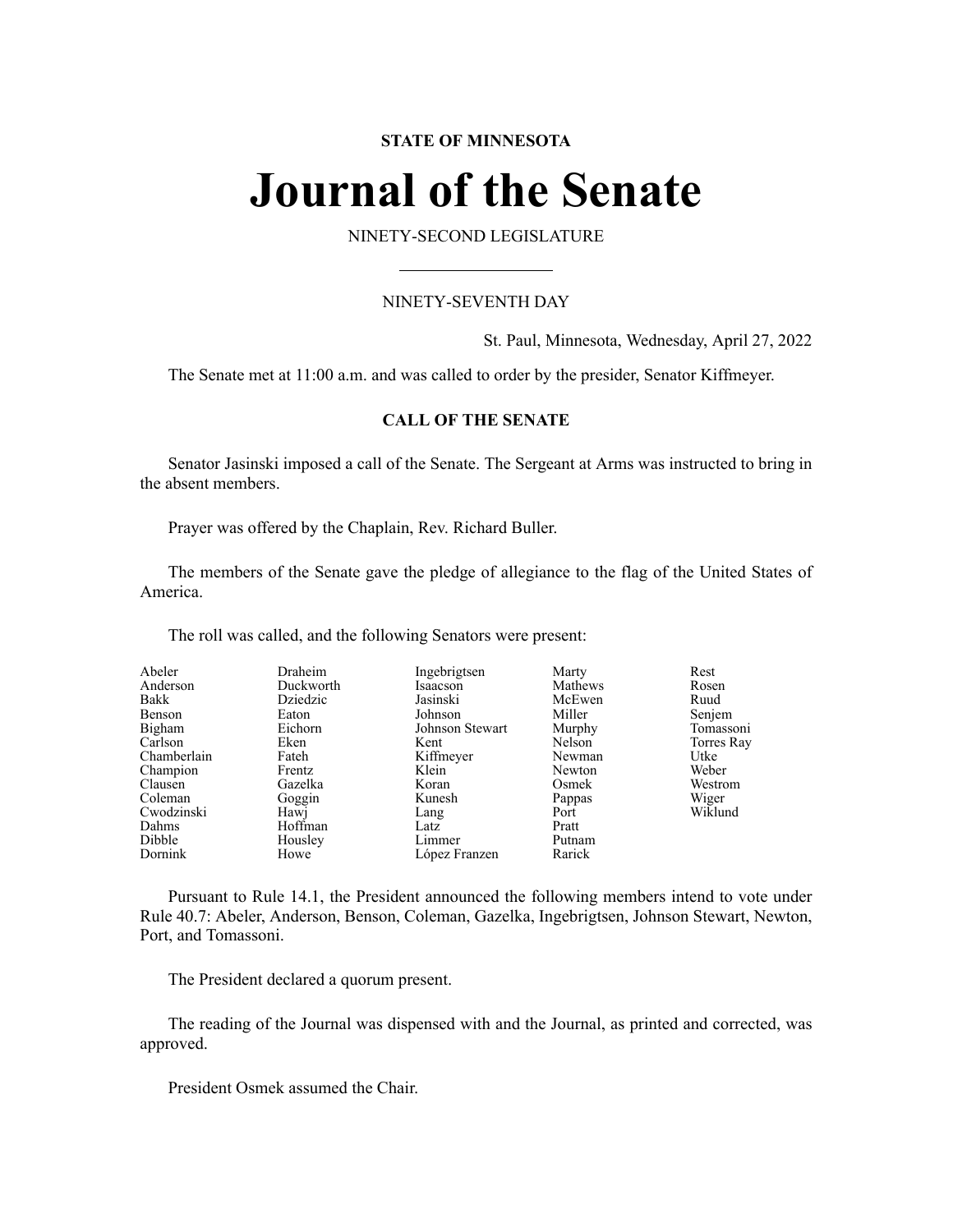#### 7680 JOURNAL OF THE SENATE [97TH DAY

### **MESSAGES FROM THE HOUSE**

Mr. President:

I have the honor to announce that the House has acceded to the request of the Senate for the appointment of a Conference Committee, consisting of 5 members of the House, on the amendments adopted by the House to the following Senate File:

**S.F. No. 2677:** A bill for an act relating to unemployment insurance; repaying unemployment insurance trust fund loans; replenishing the unemployment insurance trust fund; freezing the base tax rate for employers; eliminating the additional assessment for calendar years 2022 and 2023; establishing a zero percent special assessment rate for calendar year 2022; eliminating a revenue replacement transfer; appropriating money; repealing Laws 2021, First Special Session chapter 12, article 5, section 3.

There has been appointed as such committee on the part of the House:

Pelowski, Noor, Frazier, Greenman and Baker.

Senate File No. 2677 is herewith returned to the Senate.

Patrick D. Murphy, Chief Clerk, House of Representatives

Returned April 26, 2022

Mr. President:

I have the honor to announce the passage by the House of the following House File, herewith transmitted: H.F. No. 4293.

Patrick D. Murphy, Chief Clerk, House of Representatives

Transmitted April 26, 2022

#### **FIRST READING OF HOUSE BILLS**

The following bill was read the first time.

**H.F. No. 4293:** A bill for an act relating to state government; appropriating money for certain government agencies and pension plans; allowing certain contracts; determining acceptance of certain collateral by the executive council; designating Juneteenth; defining certain terms; specifying emergency management provisions; modifying data practices provisions; amending provisions of the Legislative Salary Council; changing the revolving fund for services rate and statewide systems services; providing changes to state budget and finance sections; moving the Office of Collaborations and Dispute Resolution under the Department of Administration; establishing the Office of Enterprise Translations; creating the language access service account; changing provisions for grant administration, solicitation process, affirmative action measures, technology accessibility standards, hiring processes, salary differential benefits, supported work practices, deposit and investment of local public funds, Minnesota State Colleges and Universities, burial grounds, manufactured homes, managed natural landscapes, military salary differential, Mississippi River Parkway Commission,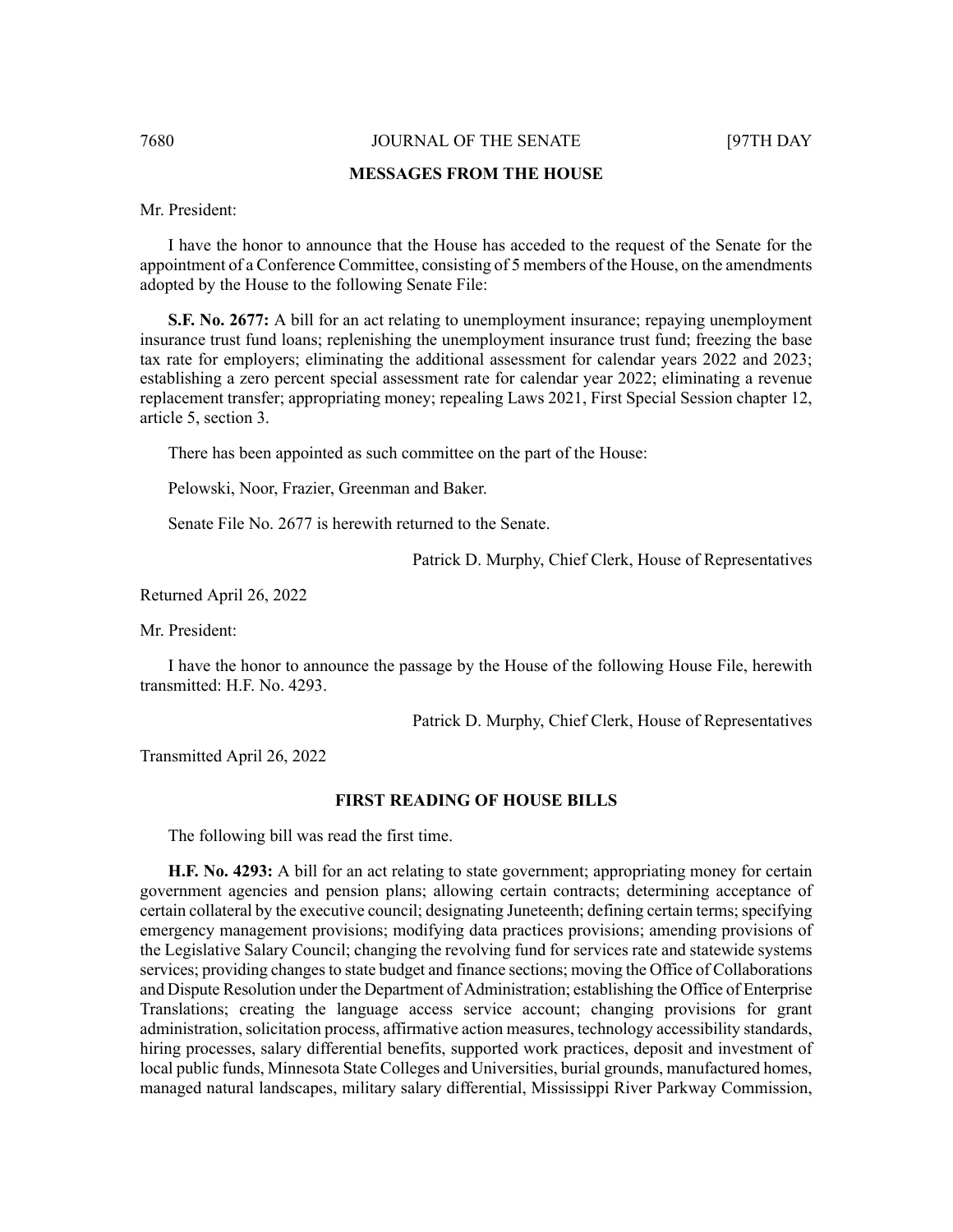campaign finance and elections, barbering, and cosmetology; permitting certain local licenses; creating certain separation and retention incentive programs; requiring an Office of Small Agency study; establishing State Emblems Redesign Commission, Legislative Task Force on Aging, and Advisory Committee on Service Worker Standards; making policy and technical changes to various military and veterans affairs provisions, including provisions related to veterans housing, veteran benefits, veterans services, veterans bonus program, and Veterans Service Office grant program; creating a Veterans Service Office grant program; determining actuarial assumption for investment rate of return and direct state aid; providing for allocation of federal transportation-related funds; providing various policy changes to transportation-related provisions; establishing a working group and a task force; authorizing the sale and issuance of state bonds; requiring reports; setting certain fees; amending Minnesota Statutes 2020, sections  $3.303$ , subdivision 6;  $4.075$ , by adding subdivisions; 5B.06; 9.031, subdivision 3; 10.55; 10A.273, subdivision 1; 12.03, by adding subdivisions; 12.21, subdivision 2; 12.31, subdivision 2; 12.35, subdivision 4; 12.36; 13.04, subdivision 4; 13.072, subdivision 1; 15A.0825, subdivisions 1, 2, 3; 16A.126, subdivision 1; 16A.1286, subdivision 2; 16A.15, subdivision 3; 16B.33, subdivisions 1, 3, 3a, by adding a subdivision; 16B.98, by adding a subdivision; 16C.10, subdivision 2; 16C.32, subdivision 1; 43A.01, subdivision 2; 43A.02, by adding subdivisions; 43A.04, subdivisions 1a, 4, 7; 43A.09; 43A.10, subdivisions 2a, 7; 43A.14; 43A.15, subdivision 14, by adding a subdivision; 43A.183, subdivisions 1, 2; 43A.19, subdivision 1; 43A.191; 43A.21, subdivisions 1, 2, 3, by adding a subdivision; 43A.36, subdivision 1; 43A.421; 82.75, subdivision 8; 118A.09, subdivisions 1, 2; 136F.02, subdivision 1; 138.081, subdivision 3; 138.665, subdivision 2; 154.001, subdivision 2; 154.003; 154.01; 154.02, subdivisions 1, 4, 5, by adding subdivisions; 154.05; 154.07, subdivision 1; 154.08; 154.09; 154.11, subdivision 1, by adding a subdivision; 155A.20; 155A.23, subdivisions 8, 11, 18, by adding a subdivision; 155A.25, subdivision 1a; 155A.27, subdivisions 1, 5a, 6, 10, by adding a subdivision; 155A.271, subdivision 1; 155A.29, subdivision 1; 155A.30, subdivisions 2, 3, 4, 11; 160.08, subdivision 7; 160.266, by adding a subdivision; 161.088, subdivisions  $1, 2, 4, 5$ , as amended, by adding a subdivision; 161.115, by adding a subdivision; 161.14, by adding subdivisions; 161.1419, subdivision 2; 162.07, subdivision 2; 162.13, subdivisions 2, 3; 168.002, by adding a subdivision; 168.1235, subdivision 1; 168.1253, subdivision 3; 168.27, subdivision 11; 168.327, subdivisions 2, 3; 168.33, subdivision 7; 168.345; 168A.01, subdivision 17b, by adding a subdivision; 168A.04, subdivisions 1, 4; 168A.05, subdivision 3; 168A.11, subdivision 3; 168A.151, subdivision 1; 168A.152, subdivisions 1, 1a; 168B.07, subdivision 3, by adding subdivisions; 169.14, by adding a subdivision; 169.18, subdivision 3; 169.8261; 171.01, by adding a subdivision; 171.06, subdivision 2, by adding a subdivision; 171.061, subdivision 4; 171.0705, by adding a subdivision; 171.12, subdivision 1a; 171.13, subdivision 1a; 174.52, subdivision 3; 197.608, subdivisions 4, 6; 197.79, subdivisions 1, 2, 3, 5, 10; 201.061, subdivision 3; 201.071, subdivisions 1, 3, 8; 201.091, subdivision 2; 201.12, subdivision 2; 201.13, subdivision 3; 201.1611, subdivision 1; 202A.16, subdivision 1; 203B.01, by adding a subdivision; 203B.02, by adding a subdivision; 203B.07, subdivisions 1, 2, 3; 203B.081, subdivisions 1, 2, 3; 203B.11, subdivision 1; 203B.121, subdivision 3; 203B.16, subdivision 2; 203B.21, subdivisions 1, 3; 203B.23, subdivision 2; 203B.28; 204B.06, subdivision 4a; 204B.09, subdivision 1; 204B.13, by adding a subdivision; 204B.19, subdivision 6; 204B.21, subdivision 2; 204B.45, subdivisions 1, 2; 204B.46; 204C.15, subdivision 1; 204C.33, subdivision 3; 204D.19, subdivision 2; 204D.22, subdivision 3; 204D.23, subdivision 2; 205.13, subdivision 5; 205A.10, subdivision 5; 205A.12, subdivision 5;  $207A.12$ ;  $209.021$ , subdivision 2;  $211B.04$ , subdivisions 2, 3, by adding a subdivision; 211B.11, subdivision 1; 211B.32, subdivision 1; 216D.03, by adding a subdivision; 219.1651; 221.025; 299A.41, subdivision 3; 299A.705, by adding a subdivision; 299D.03, subdivision 5; 299F.60, subdivision 1; 299J.16, subdivision 1; 307.08, as amended; 325F.662, subdivision 3;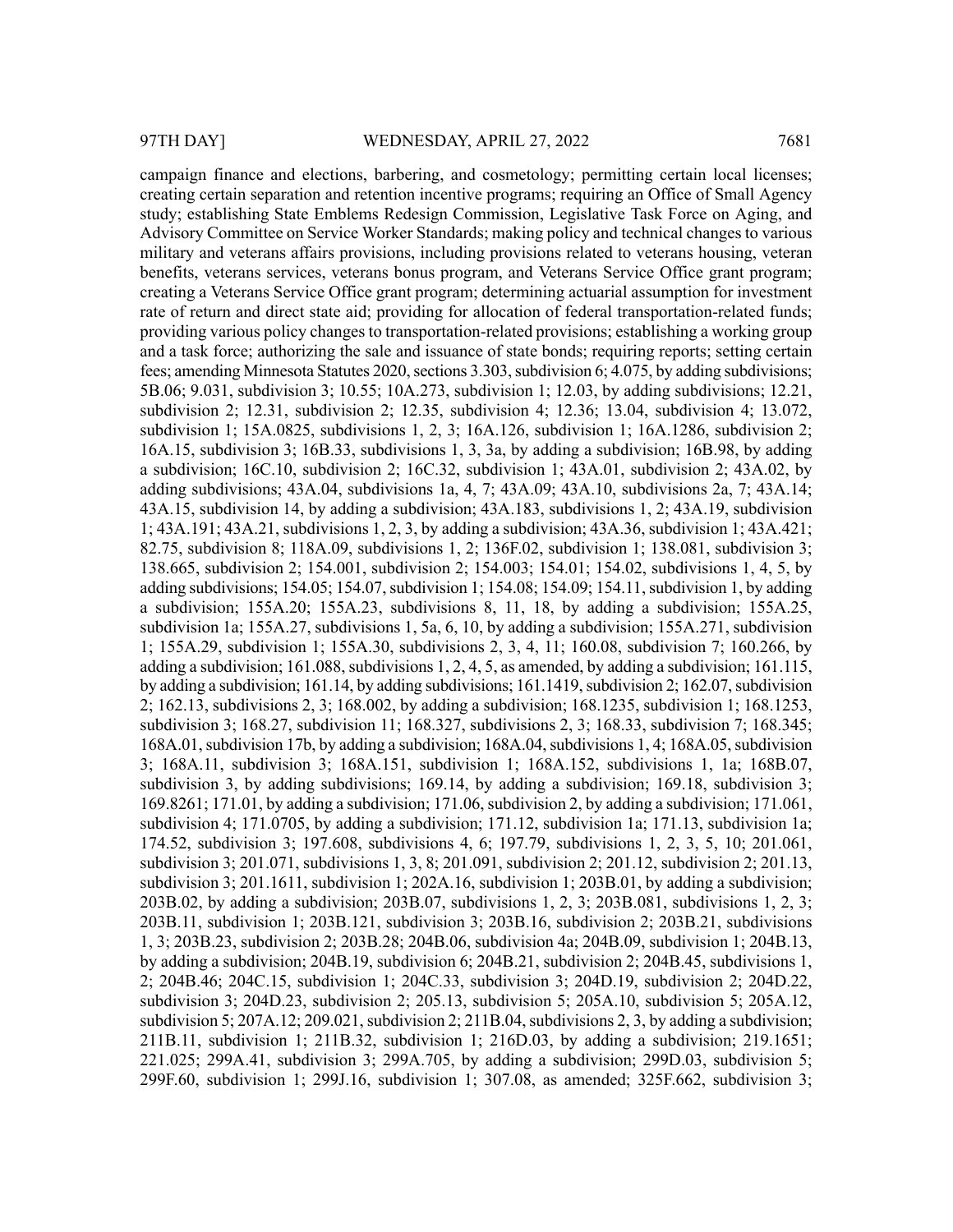325F.6641; 325F.6642; 325F.665, subdivision 14; 327C.095, subdivisions 12, 13, 16; 353.65, subdivision 3b; 354A.12, subdivisions 3a, 3c; 356.215, subdivision 8; 367.03, subdivision 6; 447.32, subdivision 4; 473.375, by adding a subdivision; 490.123, subdivision 5; 609.855, subdivisions 1, 7; 645.44, subdivision 5; Minnesota Statutes 2021 Supplement, sections 10A.01, subdivision 16a; 168.327, subdivision 1; 169.09, subdivision 13; 169.222, subdivision 4; 169A.60, subdivision 13; 171.0605, subdivision 5; 171.13, subdivision 1; 171.306, subdivision 4; 196.081; 201.225, subdivision 2; 203B.082, subdivision 2, by adding a subdivision; 203B.121, subdivisions 2, 4; 203B.24, subdivision 1; 204B.09, subdivision 3; 204B.16, subdivision 1; 207A.13, subdivision 2; 360.55, subdivision 9; 360.59, subdivision 10; Laws 2021, First Special Session chapter 5, article 1, section 4, subdivision 3; article 2, section 2, subdivision 1; Laws 2021, First Special Session chapter 12, article 1, sections 11, subdivision 4; 37, subdivision 2; proposing coding for new law in Minnesota Statutes, chapters 16B; 16E; 43A; 118A; 154; 160; 161; 169; 171; 174; 197; 211B; 412; 471; 473; repealing Minnesota Statutes 2020, sections 1.135; 1.141; 12.03, subdivision 5d; 136F.03; 168A.01, subdivision 17a; 179.90; 179.91; 325F.6644; Minnesota Rules, parts 2100.2500; 2100.2600; 2100.2900; 2100.3000; 2100.3200; 8835.0350, subpart 2.

Referred to the Committee on Rules and Administration for comparison with S.F. No. 3975, now on General Orders.

## **INTRODUCTION AND FIRST READING OF SENATE BILLS**

The following bills were read the first time.

### **Senator Newton introduced--**

**S.F. No. 4544:** A bill for an act relating to capital investment; appropriating money for the development and construction of veterans affordable housing in the city of Richfield; authorizing the sale and issuance of general obligation bonds.

Referred to the Committee on Capital Investment.

#### **Senator McEwen introduced--**

**S.F. No. 4545:** A bill for an act relating to transportation; authorizing collection of race and ethnicity data on applications for drivers' licenses and identification cards; appropriating money; amending Minnesota Statutes 2020, section 13.69, subdivision 1; Minnesota Statutes 2021 Supplement, section 171.06, subdivision 3.

Referred to the Committee on Transportation Finance and Policy.

#### **Senator McEwen introduced--**

**S.F.** No. 4546: A bill for an act relating to transportation; requiring rulemaking on collecting certain demographic information on driver's license holders; appropriating money; amending Minnesota Statutes 2020, section 171.12, by adding a subdivision.

Referred to the Committee on Transportation Finance and Policy.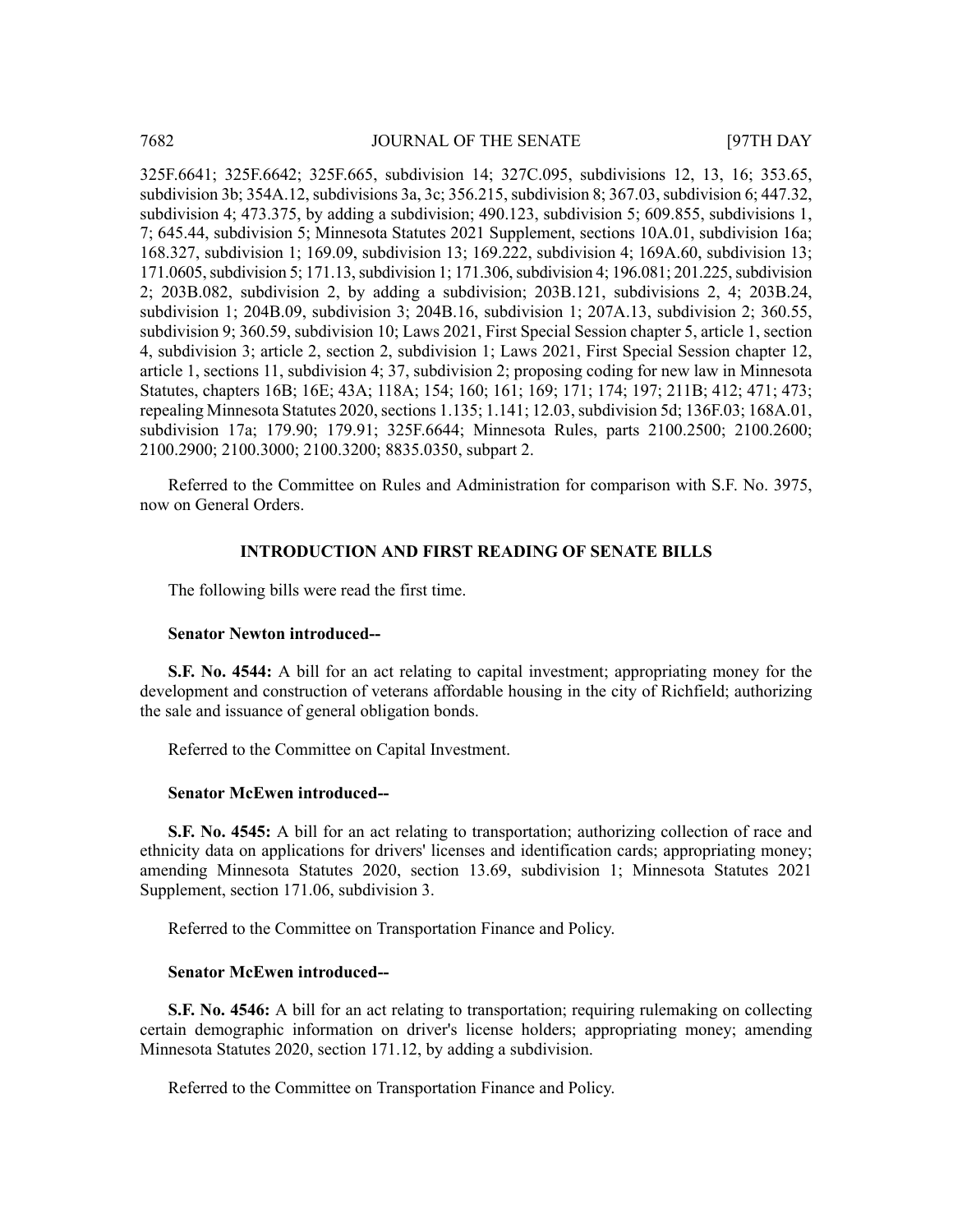#### **Senators Wiger, Cwodzinski, Putnam, Isaacson, and Kunesh introduced--**

**S.F. No. 4547:** A bill for an act relating to education finance; providing forsupplemental funding for prekindergarten through grade 12 education; modifying provisions for general education, education excellence, teachers, special education, facilities, nutrition and libraries, early childhood, community education, and state agencies; requiring reports; appropriating money; amending Minnesota Statutes 2020, sections 119A.52; 120A.20, subdivision 1; 120A.41; 120B.018, by adding a subdivision; 120B.02, by adding a subdivision; 120B.12; 121A.19; 122A.06,subdivision 4; 122A.187, by adding a subdivision; 122A.415, subdivision 4, by adding subdivisions; 123B.595, subdivisions 1, 2, 7; 124D.095, subdivisions 2, 7, 8; 124D.1158, subdivisions 1, 3, 4; 124D.151, as amended; 124D.165, subdivisions 2, 3; 124D.2211; 124D.231; 124D.4531, subdivisions 1, 1a, 1b; 124D.531, subdivision 1; 124D.55; 124D.59, subdivision 2; 124D.65, subdivision 5; 124D.68, subdivision 2; 124D.74, subdivision 3; 124D.81, subdivisions 1, 2, 2a; 124D.98, by adding a subdivision; 125A.03; 125A.76, subdivision 2e; 126C.05, subdivisions 17, 19; 126C.10, subdivisions 2a, 4; 126C.15, subdivisions 1, 2; 126C.44; 127A.45, subdivision 12a; Minnesota Statutes 2021 Supplement, sections 122A.73, subdivisions  $2, 3, 5$ ; 124D.111, subdivisions 1a, 4; 126C.05, subdivisions 1, 3; 126C.10, subdivisions 2, 2d, 2e; 245.4889, subdivision 1; Laws 2021, First Special Session chapter 13, article 1, sections 9; 10, subdivisions 2, 6, 7, 9, 11; article 2, section 4, subdivisions 2, 3, 4, 27; article 3, section 7, subdivisions 4, 7; article 5, section 3, subdivision 2; article 7, section 2, subdivision 3; article 8, section 3, subdivisions 2, 3; article 9, section 4, subdivisions 3, 5, 6; article 10, section 1, subdivision 9; article 11, sections 4, subdivision 2; 7, subdivision 1; proposing coding for new law in Minnesota Statutes, chapters 122A; 124D; 125A; repealing Minnesota Statutes 2020, section 124D.4531, subdivision 3a.

Referred to the Committee on Education Finance and Policy.

#### **Senator Dibble introduced--**

**S.F. No. 4548:** A bill for an act relating to public safety; expanding the reporting of crimes motivated by bias; amending the crimes of assault, property damage, and harassment motivated by bias; requiring the Board of Peace Officer Standards and Training to update training in recognizing, responding to, and reporting crimes of bias; appropriating money; amending Minnesota Statutes 2020, sections 363A.06, subdivision 1; 609.2231, subdivision 4; 609.2233; 609.595, subdivisions 1a, 2; 609.749, subdivision 3; 626.5531, subdivision 1; 626.8451, subdivision 1; 626.8469, subdivision 1.

Referred to the Committee on Judiciary and Public Safety Finance and Policy.

# **Senators Rarick and Kunesh introduced--**

**S.F. No. 4549:** A bill for an act relating to higher education; appropriating money for transfer to Minnesota's Tribal colleges.

Referred to the Committee on Higher Education Finance and Policy.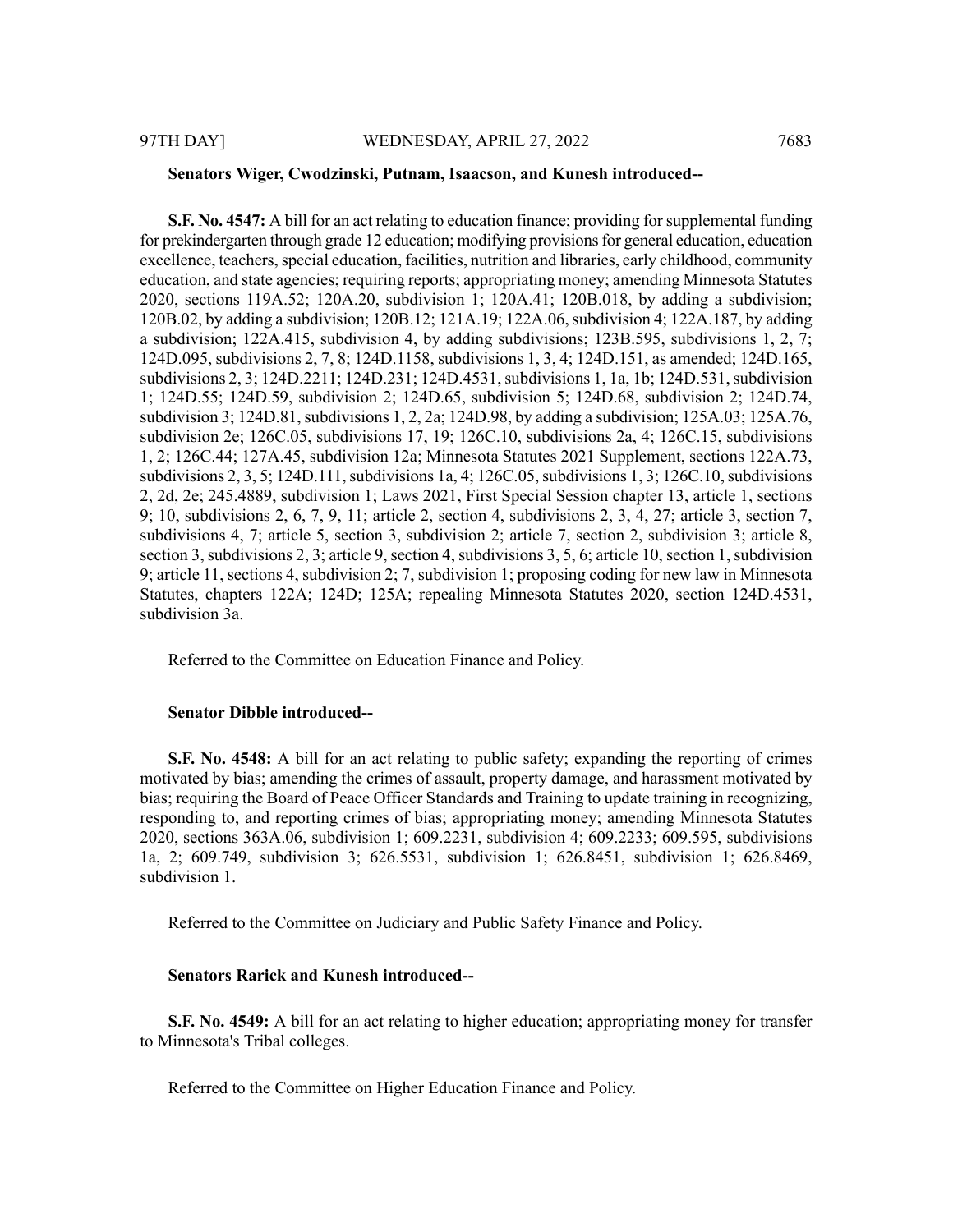### **Senator Cwodzinski introduced--**

**S.F. No. 4550:** A bill for an act relating to capital investment; appropriating money for a sound barrier along Interstate Highway 494 in Eden Prairie; authorizing the sale and issuance of state bonds.

Referred to the Committee on Capital Investment.

#### **Senator Lang introduced--**

**S.F. No. 4551:** A bill for an act relating to capital investment; appropriating money for a highway-rail grade separation on County State-Aid Highways 55, 5, and 15 in Kandiyohi County; authorizing the sale and issuance of state bonds.

Referred to the Committee on Capital Investment.

# **MOTIONS AND RESOLUTIONS**

Senator Rosen moved that the name of Senator Draheim be added as a co-author to S.F. No. 2918. The motion prevailed.

Senator Putnam moved that the name of Senator Clausen be added as a co-author to S.F. No. 3001. The motion prevailed.

Senator Pratt moved that the names of Senators Senjem and Housley be added as co-authors to S.F. No. 4091. The motion prevailed.

Senator Abeler moved that the name of Senator Housley be added as a co-author to S.F. No. 4410. The motion prevailed.

Senator Draheim moved that his name be stricken as chief author and the name of Senator Johnson be added as chief author to S.F. No. 4476. The motion prevailed.

#### **SPECIAL ORDERS**

Pursuant to Rule 26, Senator Miller, Chair of the Committee on Rules and Administration, designated the following bills a Special Orders Calendar to be heard immediately:

H.F. No. 4366.

# **SPECIAL ORDER**

**H.F. No. 4366:** A bill for an act relating to state government; establishing agriculture grant programs; making policy and technical changes to agricultural and animal health provisions; modifying provisions governing housing finance, housing policy, and various other housing-related provisions; establishing housing grant and loan programs; modifying the border-to-border broadband grant program; requiring reports; transferring money; appropriating money; amending Minnesota Statutes 2020, sections 17.041, subdivision 1; 17.117, subdivisions 9, 9a, 10, 11, 11a; 17.118, subdivisions 1, 3, 4; 18B.01, by adding subdivisions; 18B.051; 18B.07, by adding a subdivision;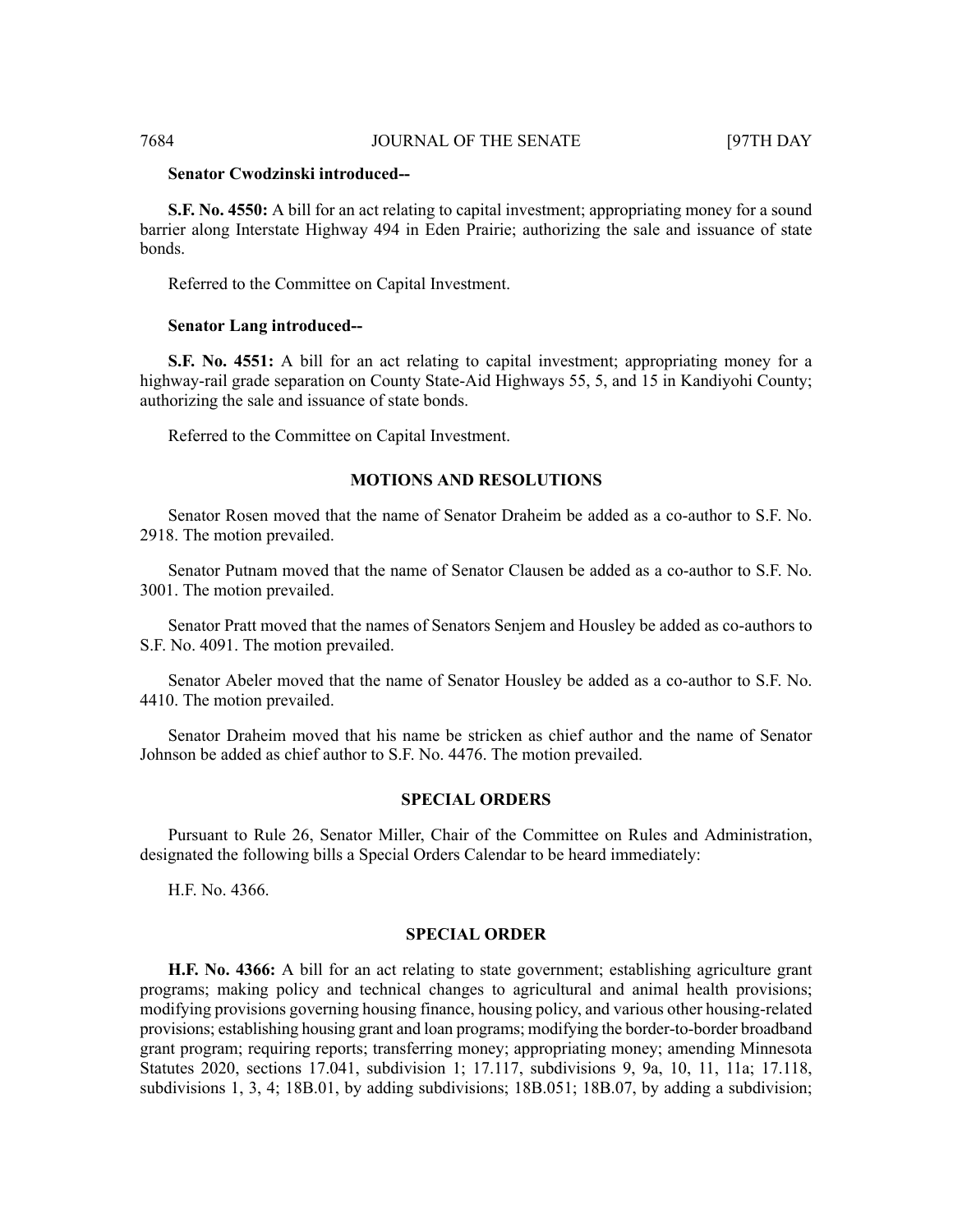28A.21, subdivision 2; 35.155, subdivision 10; 41A.16, subdivisions 1, 2; 41A.17, subdivisions 1, 2; 41A.18, subdivisions 1, 2; 41B.047, subdivision 3; 116J.395, subdivision 7; 223.17, subdivisions 4, 6; 363A.09, subdivisions 1, 2, by adding a subdivision; 462A.03, subdivision 13; 462A.05, by adding subdivisions; 462A.07, subdivisions 9, 10, 14; 462A.201, subdivision 2; 462A.204, subdivisions 3, 8; 462A.21, subdivision 4a; 462A.22, subdivision 1; 462A.36, subdivision 4, by adding a subdivision; 462A.37, subdivisions 1, 2, 4, by adding subdivisions; 462A.38, subdivision 1; 462A.39, subdivisions 2, 5; 484.014, subdivisions 2, 3; 500.20, subdivision 2a; 504B.135; 504B.161, subdivision 1; 504B.211, subdivisions 2, 6; 504B.291; 504B.321; 504B.375, subdivision 1; 504B.381, subdivisions 1, 5, by adding a subdivision; Minnesota Statutes 2021 Supplement, sections 41A.19; 41A.21, subdivisions 2, 6; 462A.05, subdivision 14; 462A.37, subdivision 5; Laws 2021, First Special Session chapter 3, article 1, sections 2; 4; Laws 2021, First Special Session chapter 8, article 1, section 3, subdivision 11; proposing coding for new law in Minnesota Statutes, chapters 17; 21; 462A; 504B.

Senator Westrom moved to amend H.F. No. 4366, as amended pursuant to Rule 45, adopted by the Senate April 26, 2022, as follows:

(The text of the amended House File is identical to S.F. No. 4019.)

Page 5, line 23, after the period, insert "The Veterinary Diagnostic Laboratory must report expenditures under this paragraph to the legislative committees with jurisdiction over agriculture finance and higher education with an initial report completed by January 3, 2023, and a final report by September 1, 2023. The reports must include a list of equipment purchased including the cost of each item."

Page 5, line 24, before the period, insert "that is available until June 30, 2023"

Page 20, line 19, after the period, insert "By January 15, 2023, the commissioner must report to the chairs and ranking members of the committees with jurisdiction over agriculture finance and education finance listing the grants made under this paragraph by county and noting the number and amount of grant requests not fulfilled. The report may include additional information as determined by the commissioner, including but not limited to information regarding the outcomes produced by these grants. If additional grants are awarded under this paragraph that were not covered in the report due by January 15, 2023, the commissioner must submit an additional report to the chairs and ranking members of the committees with jurisdiction over agriculture finance and education finance regarding all grants issued under this paragraph by November 1, 2023."

Page 22, line 5, delete "first" and insert "second"

Page 22, line 14, delete "second" and insert "first"

Page 22, line 33, after the period, insert "This is a onetime transfer. This transfer is in addition to the appropriations made in Laws 2022, chapter 47, section 2."

Page 23, line 2, delete everything after "may" and insert "use the amount to be transferred for the purposes identified under Laws 2022 chapter 47, section 2, paragraph (b)."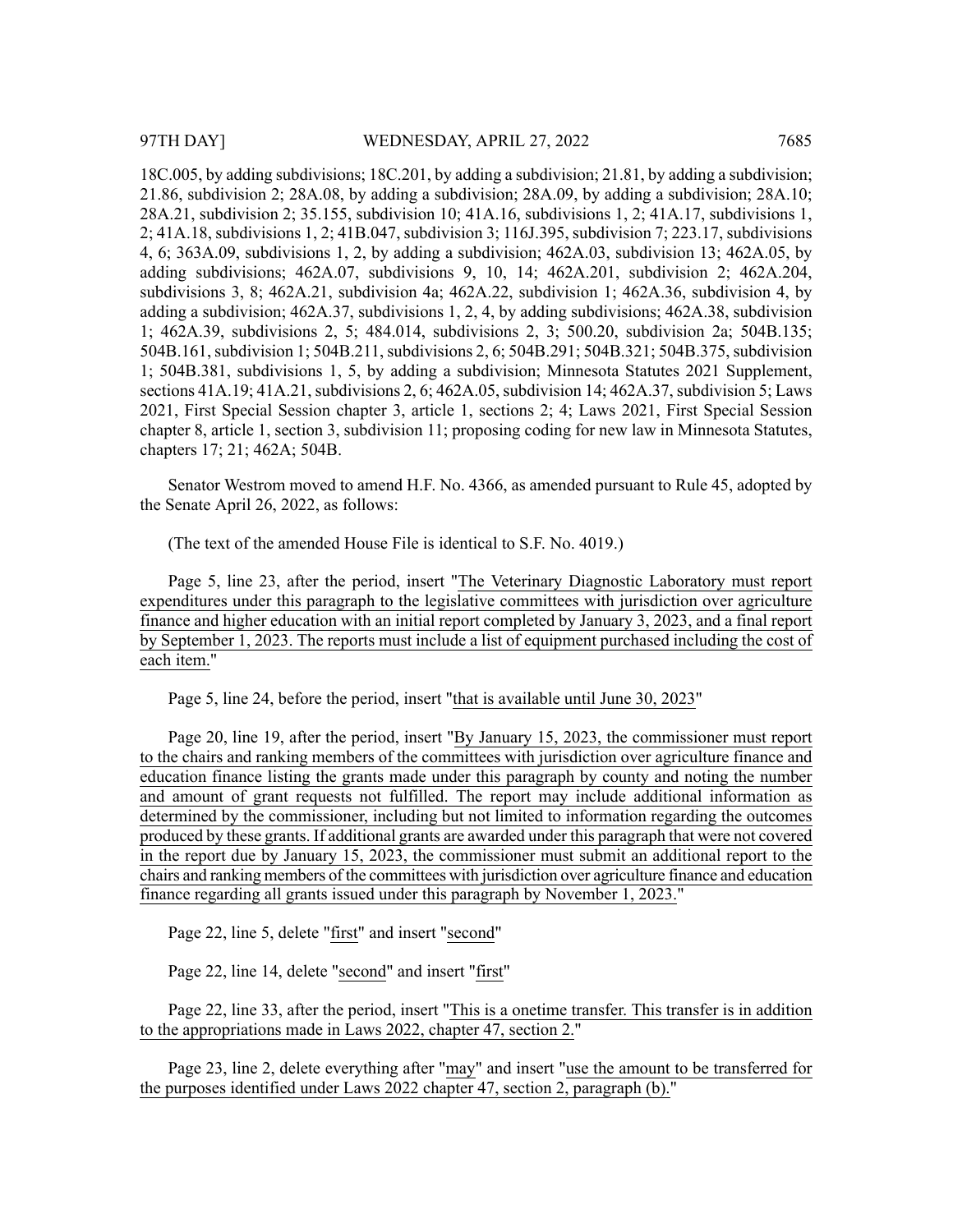Page 23, delete lines 3 to 5

Page 23, line 6, delete everything before "This"

Page 25, after line 23, insert:

**"EFFECTIVE DATE.** This section is effective the day following final enactment."

Page 27, delete section 1

Page 35, after line 7, insert:

**"EFFECTIVE DATE.** This section is effective July 1, 2022."

Page 36, after line 14, insert:

**"EFFECTIVE DATE.** This section is effective the day following final enactment."

Page 38, after line 8, insert:

**"EFFECTIVE DATE.** This section is effective the day following final enactment."

Page 39, after line 17, insert:

**"EFFECTIVE DATE.** This section is effective the day following final enactment."

Page 42, after line 18, insert:

**"EFFECTIVE DATE.** This section is effective the day following final enactment."

Page 52, after line 24, insert:

**"EFFECTIVE DATE.** This section is effective the day following final enactment."

Page 63, after line 2, insert:

**"EFFECTIVE DATE.** This section is effective the day following final enactment."

Page 72, after line 3, insert:

**"EFFECTIVE DATE.** This section is effective the day following final enactment."

Renumber the sections in sequence and correct the internal references

Amend the title accordingly

The motion prevailed. So the amendment was adopted.

Senator Bakk moved to amend H.F. No. 4366, as amended pursuant to Rule 45, adopted by the Senate April 26, 2022, as follows:

(The text of the amended House File is identical to S.F. No. 4019.)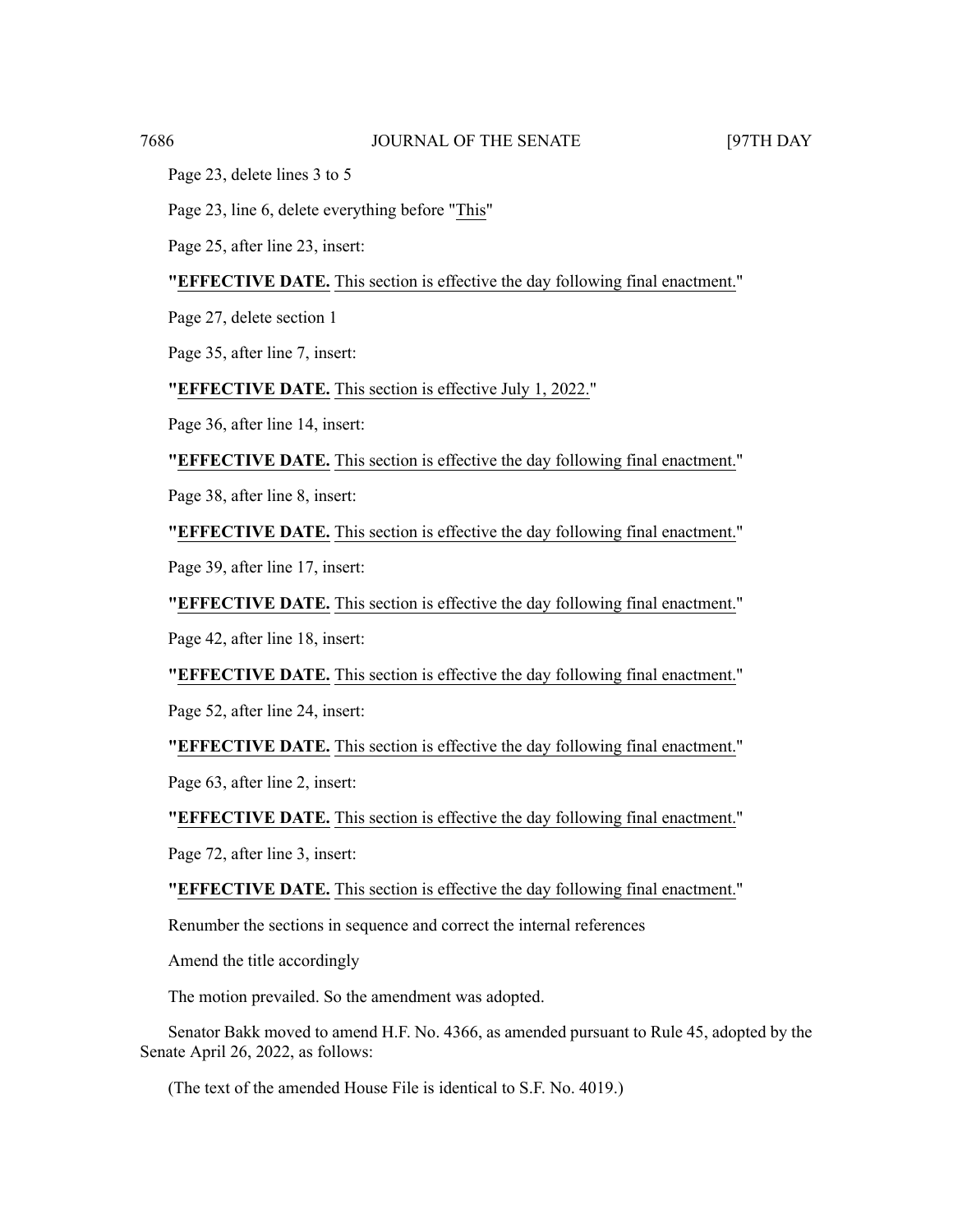Page 36, line 19, strike "2022" and insert "2023"

Page 36, line 21, strike "2025" and insert "2026"

The motion prevailed. So the amendment was adopted.

Senator Bigham moved to amend H.F. No. 4366, as amended pursuant to Rule 45, adopted by the Senate April 26, 2022, as follows:

(The text of the amended House File is identical to S.F. No. 4019.)

Page 35, after line 7, insert:

"Sec. 10. Minnesota Statutes 2020, section 35.155, subdivision 10, is amended to read:

Subd. 10. **Mandatory registration.** (a) A person may not possess live Cervidae in Minnesota unless the person is registered with the Board of Animal Health and meets all the requirements for farmed Cervidae under this section. Cervidae possessed in violation of this subdivision may be seized and destroyed by the commissioner of natural resources.

(b) A person whose registration is revoked by the board is ineligible for future registration under this section unless the board determines that the person has undertaken measures that make future escapes extremely unlikely.

(c) The board must not allow new registrations under this section for possessing white-tailed deer. This paragraph does not prohibit a person holding a valid registration under this subdivision from selling or transferring the person's registration to a family member who resides in this state and is related to the person within the third degree of kindred according to the rules of civil law.

Sec. 11. Minnesota Statutes 2020, section 35.155, subdivision 12, is amended to read:

Subd. 12.**Importation.** (a) A person must not import white-tailed deer from any herd originating from a state or province where chronic wasting disease has been detected in either farmed or wild deer. For states and provinces where chronic wasting disease has not been detected, if there is an antemortem test for chronic wasting disease validated by the United States Department of Agriculture, a person may only import white-tailed deer that have tested negative immediately prior to importation.

(b) For all other species of Cervidae, a person must not import Cervidae into the state from a herd that is infected or exposed to chronic wasting disease or from a known chronic wasting disease endemic area, as determined by the board. A person may import Cervidae into the state only from a herd that is not in a known chronic wasting disease endemic area, as determined by the board, and the herd has been subject to a state or provincial approved chronic wasting disease monitoring program for at least three years.

(c) Any Cervidae imported in violation of this section may be seized and destroyed by the commissioner of natural resources."

Renumber the sections in sequence and correct the internal references

Amend the title accordingly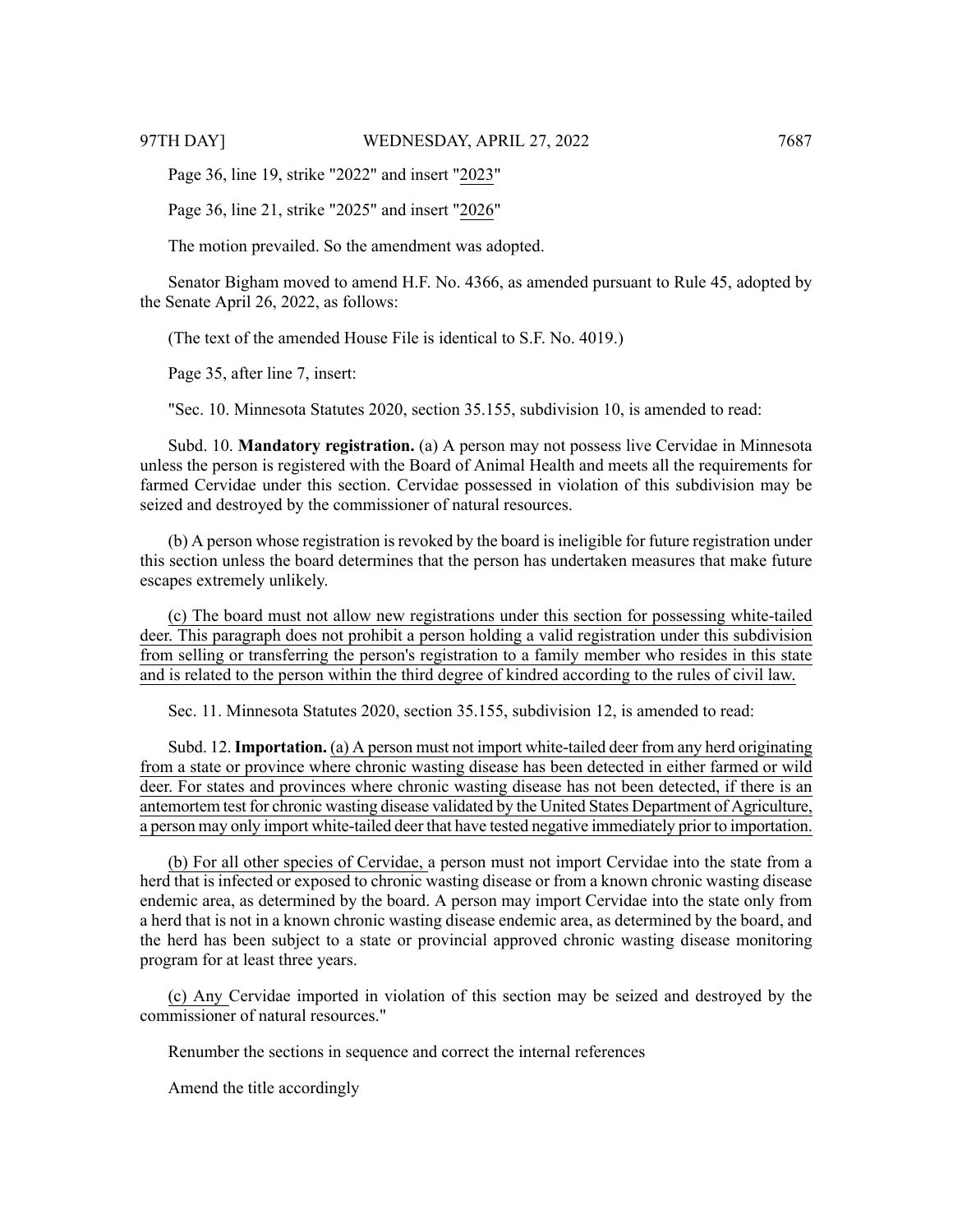The question was taken on the adoption of the amendment.

The roll was called, and there were yeas 36 and nays 31, as follows:

Those who voted in the affirmative were:

| Abeler     | Eaton    | Johnson Stewart | Murphy | Ruud       |
|------------|----------|-----------------|--------|------------|
| Bigham     | Eken     | Kent            | Nelson | Torres Ray |
| Carlson    | Fateh    | Klein           | Newton | Wiger      |
| Champion   | Frentz   | Kunesh          | Osmek  | Wiklund    |
| Clausen    | Hawi     | Latz            | Pappas |            |
| Cwodzinski | Hoffman  | López Franzen   | Port   |            |
| Dibble     | Housley  | Marty           | Putnam |            |
| Dziedzic   | Isaacson | McEwen          | Rest   |            |

Pursuant to Rule 40, Senator Jasinski cast the affirmative vote on behalf of the following Senator: Abeler.

Pursuant to Rule 40, Senator Frentz cast the affirmative vote on behalf of the following Senators: Fateh, Johnson Stewart, Newton, and Port.

Those who voted in the negative were:

| Anderson<br>Bakk<br>Benson<br>Chamberlain | Draheim<br>Duckworth<br>Eichorn<br>Gazelka | Jasinski<br>Johnson<br>Kiffmeyer<br>Koran | Miller<br>Newman<br>Pratt<br>Rarick | Utke<br>Weber<br>Westrom |
|-------------------------------------------|--------------------------------------------|-------------------------------------------|-------------------------------------|--------------------------|
| Coleman<br>Dahms                          | Goggin<br>Howe                             | Lang<br>Limmer                            | Rosen                               |                          |
| Dornink                                   | Ingebrigtsen                               | Mathews                                   | Senjem<br>Tomassoni                 |                          |

Pursuant to Rule 40, Senator Jasinski cast the negative vote on behalf of the following Senators: Anderson, Benson, Coleman, Gazelka, Ingebrigtsen, and Tomassoni.

The motion prevailed. So the amendment was adopted.

Senator Westrom moved that H.F. No. 4366 be laid on the table. The motion prevailed.

#### **RECESS**

Senator Miller moved that the Senate do now recess subject to the call of the President. The motion prevailed.

After a brief recess, the President called the Senate to order.

# **CALL OF THE SENATE**

Senator Draheim imposed a call of the Senate. The Sergeant at Arms was instructed to bring in the absent members.

# **MOTIONS AND RESOLUTIONS - CONTINUED**

Senator Draheim moved that H.F. No. 4366 be taken from the table. The motion prevailed.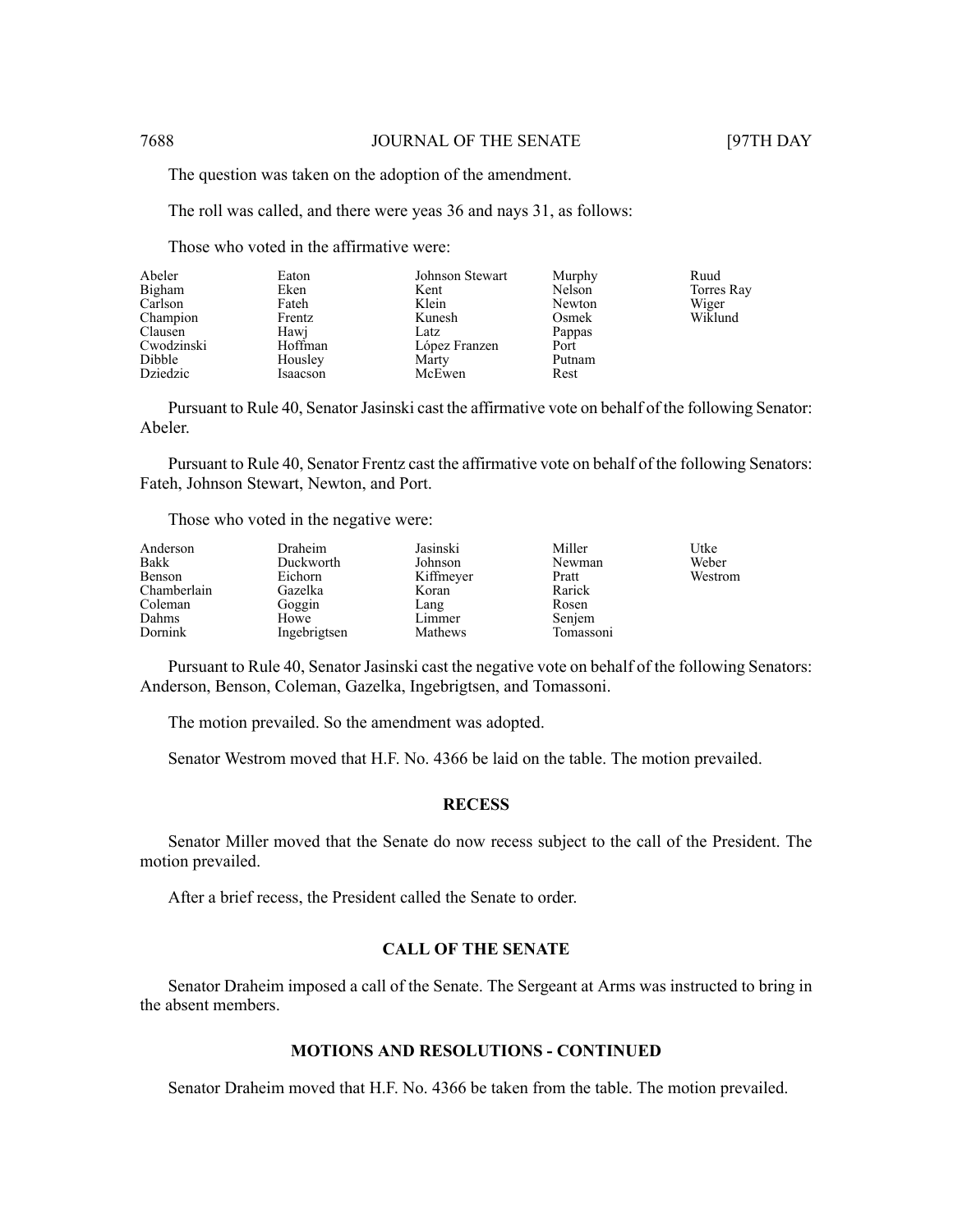**H.F. No. 4366:** A bill for an act relating to state government; establishing agriculture grant programs; making policy and technical changes to agricultural and animal health provisions; modifying provisions governing housing finance, housing policy, and various other housing-related provisions; establishing housing grant and loan programs; modifying the border-to-border broadband grant program; requiring reports; transferring money; appropriating money; amending Minnesota Statutes 2020, sections 17.041, subdivision 1; 17.117, subdivisions 9, 9a, 10, 11, 11a; 17.118, subdivisions 1, 3, 4; 18B.01, by adding subdivisions; 18B.051; 18B.07, by adding a subdivision; 18C.005, by adding subdivisions; 18C.201, by adding a subdivision; 21.81, by adding a subdivision; 21.86, subdivision 2; 28A.08, by adding a subdivision; 28A.09, by adding a subdivision; 28A.10; 28A.21, subdivision 2; 35.155, subdivision 10; 41A.16, subdivisions 1, 2; 41A.17, subdivisions 1, 2; 41A.18, subdivisions 1, 2; 41B.047, subdivision 3; 116J.395, subdivision 7; 223.17, subdivisions 4, 6; 363A.09, subdivisions 1, 2, by adding a subdivision; 462A.03, subdivision 13; 462A.05, by adding subdivisions; 462A.07, subdivisions 9, 10, 14; 462A.201, subdivision 2; 462A.204, subdivisions 3, 8; 462A.21, subdivision 4a; 462A.22, subdivision 1; 462A.36, subdivision 4, by adding a subdivision; 462A.37, subdivisions 1, 2, 4, by adding subdivisions; 462A.38, subdivision 1; 462A.39, subdivisions 2, 5; 484.014, subdivisions 2, 3; 500.20, subdivision 2a; 504B.135; 504B.161, subdivision 1; 504B.211, subdivisions 2, 6; 504B.291; 504B.321; 504B.375, subdivision 1; 504B.381, subdivisions 1, 5, by adding a subdivision; Minnesota Statutes 2021 Supplement, sections 41A.19; 41A.21, subdivisions 2, 6; 462A.05, subdivision 14; 462A.37, subdivision 5; Laws

2021, First Special Session chapter 3, article 1, sections 2; 4; Laws 2021, First Special Session chapter 8, article 1, section 3, subdivision 11; proposing coding for new law in Minnesota Statutes, chapters 17; 21; 462A; 504B.

Senator Rest moved to amend H.F. No. 4366, as amended pursuant to Rule 45, adopted by the Senate April 26, 2022, as follows:

(The text of the amended House File is identical to S.F. No. 4019.)

Page 63, delete section 29

Page 72, delete section 35

Renumber the sections in sequence and correct the internal references

Amend the title accordingly

President Osmek called Senator Mathews to preside.

The question was taken on the adoption of the amendment.

The roll was called, and there were yeas 33 and nays 34, as follows:

Those who voted in the affirmative were:

| Bigham     | Eaton    | Johnson Stewart | Marty  | Putnam     |
|------------|----------|-----------------|--------|------------|
| Carlson    | Eken     | Kent            | McEwen | Rest       |
| Champion   | Fateh    | Klein           | Murphy | Torres Ray |
| Clausen    | Frentz   | Kunesh          | Newman | Wiger      |
| Cwodzinski | Hawj     | Latz            | Newton | Wiklund    |
| Dibble     | Hoffman  | Limmer          | Pappas |            |
| Dziedzic   | Isaacson | López Franzen   | Port   |            |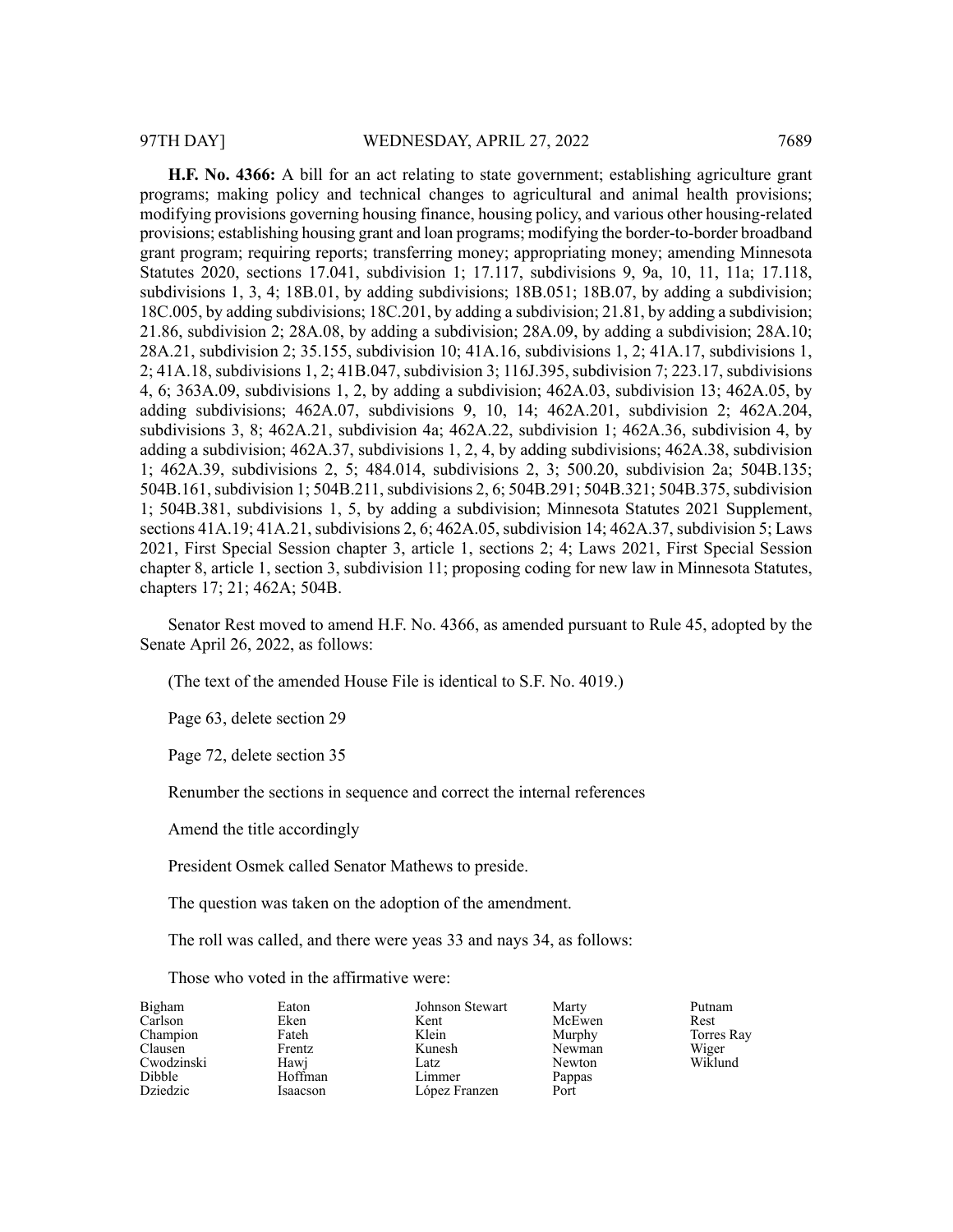Pursuant to Rule 40, Senator Frentz cast the affirmative vote on behalf of the following Senators: Fateh, Johnson Stewart, López Franzen, Newton, and Port.

Those who voted in the negative were:

| Abeler<br>Anderson<br>Bakk<br>Benson<br>Chamberlain<br>Coleman | Dornink<br>Draheim<br>Duckworth<br>Eichorn<br>Gazelka | Howe<br>Ingebrigtsen<br>Jasinski<br>Johnson<br>Kiffmeyer<br>Koran | Mathews<br>Miller<br>Nelson<br>Osmek<br>Pratt<br>Rarick | Ruud<br>Senjem<br>Tomassoni<br>Utke<br>Weber<br>Westrom |
|----------------------------------------------------------------|-------------------------------------------------------|-------------------------------------------------------------------|---------------------------------------------------------|---------------------------------------------------------|
| Dahms                                                          | Goggin<br>Housley                                     | Lang                                                              | Rosen                                                   |                                                         |

Pursuant to Rule 40, Senator Jasinski cast the negative vote on behalf of the following Senators: Abeler, Anderson, Benson, Coleman, Gazelka, Goggin, Ingebrigtsen, and Tomassoni.

The motion did not prevail. So the amendment was not adopted.

Senator Bigham moved to amend H.F. No. 4366, as amended pursuant to Rule 45, adopted by the Senate April 26, 2022, as follows:

(The text of the amended House File is identical to S.F. No. 4019.)

Page 50, delete section 2

Renumber the sections in sequence and correct the internal references

Amend the title accordingly

The question was taken on the adoption of the amendment.

The roll was called, and there were yeas 32 and nays 34, as follows:

Those who voted in the affirmative were:

| Bigham     | Eaton    | Johnson Stewart | Marty  | Rest       |
|------------|----------|-----------------|--------|------------|
| Carlson    | Eken     | Kent            | McEwen | Torres Ray |
| Champion   | Fateh    | Klein           | Murphy | Wiger      |
| Clausen    | Frentz   | Kunesh          | Newton | Wiklund    |
| Cwodzinski | Hawj     | Latz            | Pappas |            |
| Dibble     | Hoffman  | Limmer          | Port   |            |
| Dziedzic   | Isaacson | López Franzen   | Putnam |            |

Pursuant to Rule 40, Senator Frentz cast the affirmative vote on behalf of the following Senators: Fateh, Hoffman, Johnson Stewart, López Franzen, Newton, Port, Putnam.

#### Those who voted in the negative were:

| Abeler      | Dornink        | Howe         | Mathews | Ruud      |
|-------------|----------------|--------------|---------|-----------|
| Anderson    | <b>Draheim</b> | Ingebrigtsen | Miller  | Senjem    |
| Bakk        | Duckworth      | Jasinski     | Nelson  | Tomassoni |
| Benson      | Eichorn        | Johnson      | Newman  | Utke      |
| Chamberlain | Gazelka        | Kiffmeyer    | Osmek   | Weber     |
| Coleman     | Goggin         | Koran        | Rarick  | Westrom   |
| Dahms       | Housley        | Lang         | Rosen   |           |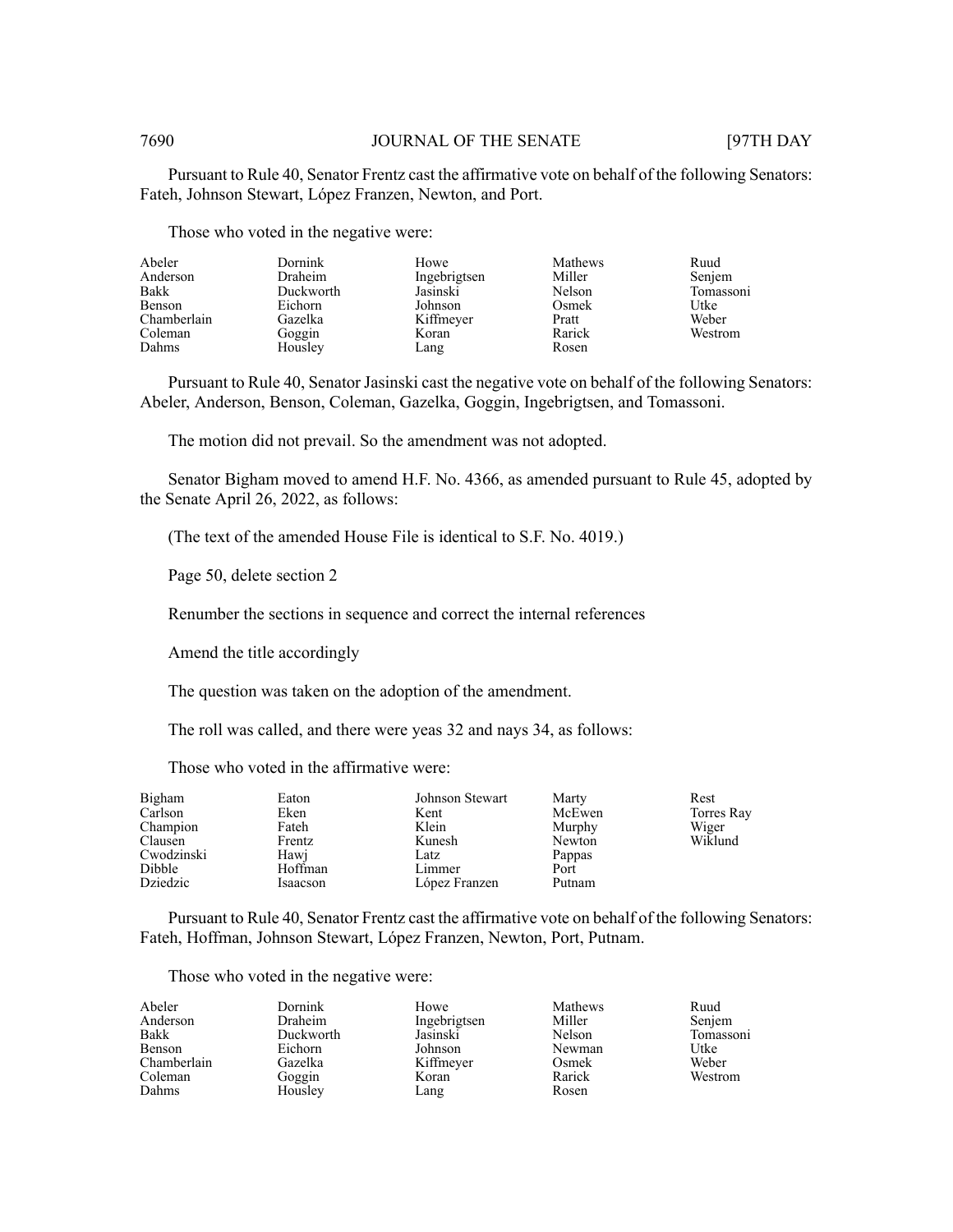Pursuant to Rule 40, Senator Jasinski cast the negative vote on behalf of the following Senators: Abeler, Anderson, Benson, Coleman, Gazelka, Goggin, Ingebrigtsen, and Tomassoni.

The motion did not prevail. So the amendment was not adopted.

President Osmek resumed the Chair.

Senator Dziedzic moved to amend H.F. No. 4366, as amended pursuant to Rule 45, adopted by the Senate April 26, 2022, as follows:

(The text of the amended House File is identical to S.F. No. 4019.)

Page 72, after line 6, insert:

#### **"ARTICLE 7**

### **AFFORDABLE HOMEOWNERSHIP PROTECTIONS**

# Section 1. **[500.35] SINGLE FAMILY HOME RENTAL BY CORPORATE ENTITIES RESTRICTED.**

Subdivision 1. **Purpose.** The legislature finds that it is in the interests of the state to encourage and protect home ownership and the single-family home as a basic housing option, to allow families increased access to housing through homeownership, for families to build equity and wealth through their housing, and to enhance and promote the stability and well-being of families and society in Minnesota.

Subd. 2. **Definitions.** (a) For purposes of this section, the following terms have the meanings given.

(b) "Affordable housing" means at least two-thirds of its units are rented to an individual or family with an annual income of up to 50 percent of the area median income as determined by the United States Department of Housing and Urban Development, adjusted for family size, that is paying no more than 30 percent of annual income on rent.

(c) "Corporate entity" means any partnership, corporation, limited liability company, pension or investment fund, or trust but does not include a nonprofit corporation, a family trust, or a family limited liability company.

(d) "Commissioner" means the commissioner of the Minnesota Housing Finance Agency.

(e) "Family limited liability company" means a limited liability company organized under chapter 322C meeting the following standards:

(1) it has no more than five members;

(2) all its members are natural persons or family trusts;

(3) all of its members who are natural persons or spouses of natural persons are related to each other within the third degree of kindred according to the rules of civil law; and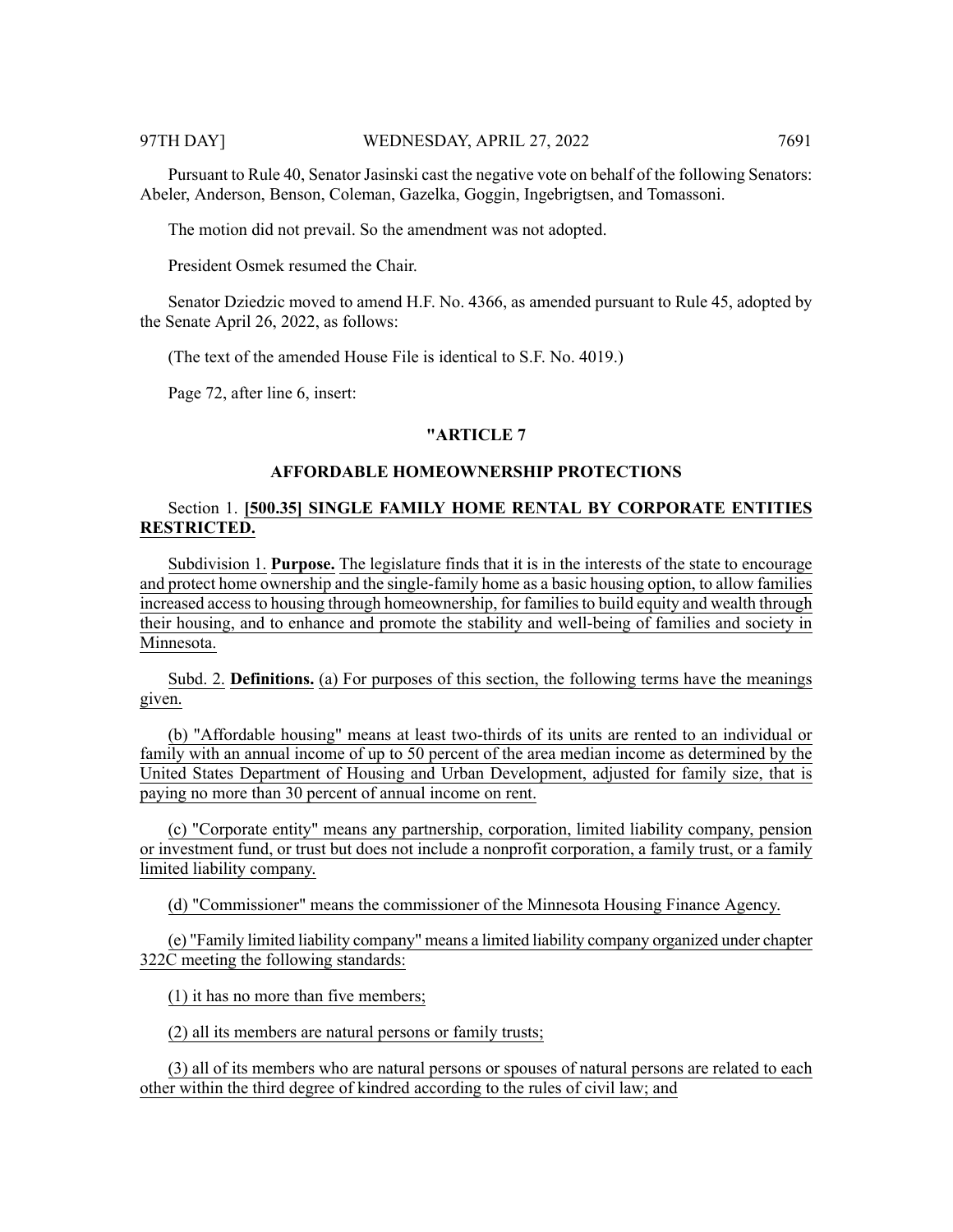(4) its revenue from rent or any other means is paid directly from one member to another.

(f) "Family trust" means:

(1) a trust in which:

(i) a majority of the current beneficiaries are persons or spouses of persons who are related to each other within the third degree of kindred according to the rules of civil law;

(ii) all of the current beneficiaries are natural persons or nonprofit corporations or trusts described in Internal Revenue Code, section 170(c), as amended; and

(iii) one of the current beneficiaries or a person related to a current beneficiary within the third degree of kindred according to the rules of civil law is residing at the property subject to the trust; or

(2) a charitable remainder trust as defined in Internal Revenue Code, section 664, as amended, or a charitable lead trust as set forth in Internal Revenue Code, section 170(f).

(g) "Nonprofit corporation" means a nonprofit corporation organized under state nonprofit corporation or trust law or qualified for tax-exempt status under federal tax law that was incorporated for the purpose of providing affordable housing.

(h) "Pension or investment fund" means a pension or employee welfare benefit fund, however organized; a mutual fund; a life insurance company separate account; a common trust of a bank or other trustee established for the investment and reinvestment of money contributed to it; a real estate investment trust; or an investment company as defined in United States Code, title 15, section 80a-3.

(i) "Real estate developer" means a business that is engaged in real estate development or construction.

(j) "Residential building contractor" has the meaning given in section 326B.802, subdivision 11.

Subd. 3. **Single-family home rental restricted; exemptions.** (a) No corporate entity, real estate developer, or residential building contractor shall:

(1) directly or indirectly purchase, own, build, acquire, or otherwise obtain any interest in property classified as class 1a under section 273.13, subdivision 22; and

(2) subsequently convert the property into nonhomestead residential real estate containing one rental unit.

(b) A corporate entity, real estate developer, or residential building contractor may petition the commissioner for an exemption from paragraph (a). The commissioner may issue an exemption if, during the time an employee is employed by the corporation, an employee of a corporation rents a unit for a periodic tenancy from that corporation and pays rent to the corporation, or the entity meets the following criteria:

(1) the exemption would not contradict the purpose of this section; and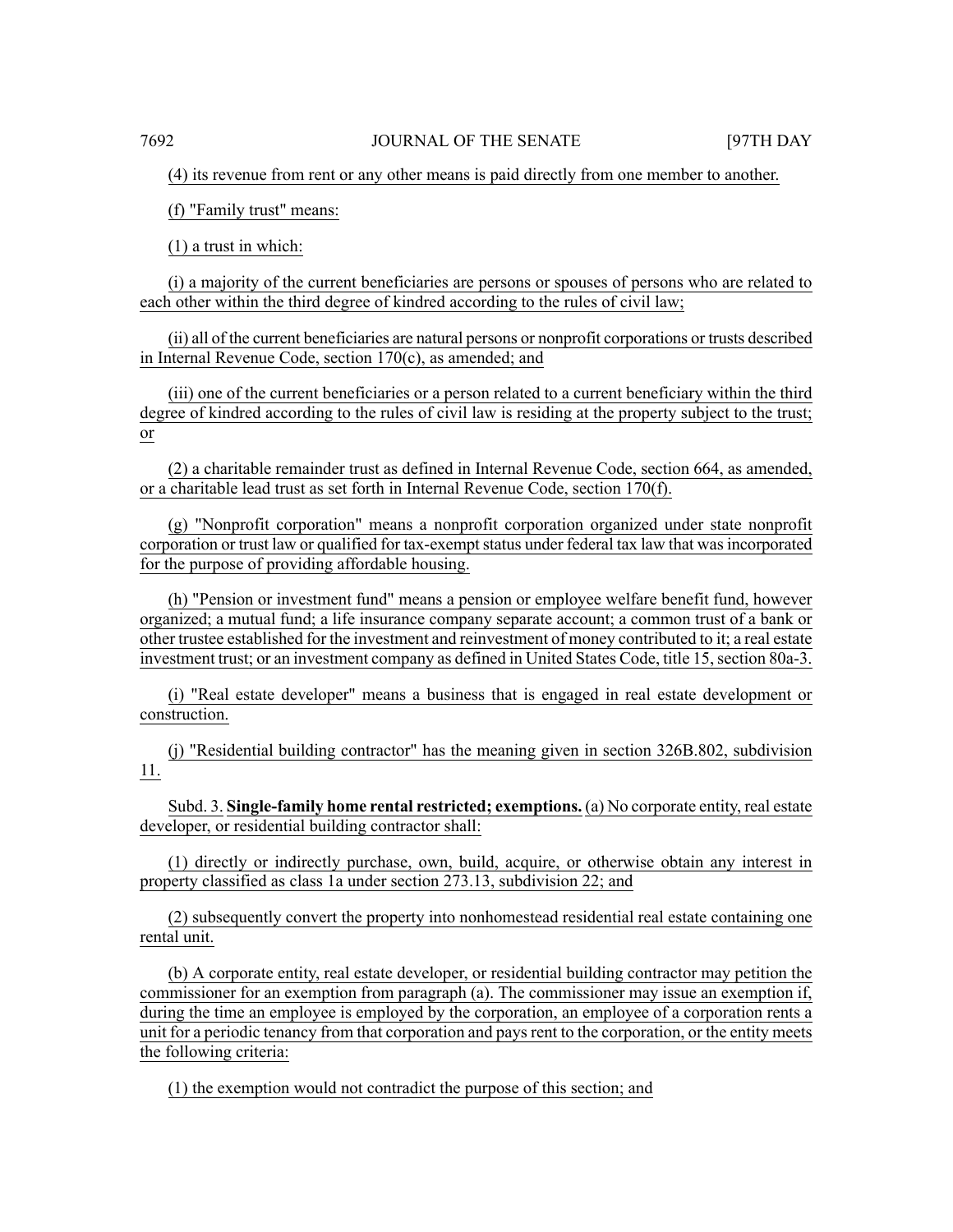(2) the petitioning entity would not have an impact upon the availability of affordable housing.

(c) A limited liability company organized under chapter 322C may petition the commissioner for an exemption from paragraph (a) if the limited liability company:

(1) has an interest in less than 20 properties classified as class 1a under section 273.13, subdivision 22; and

(2) certifies to the commissioner that the limited liability company is not a subsidiary or partner or related in any way to a corporate entity that has an interest in 20 or more properties classified as class 1a under section 273.13, subdivision 22.

(d) The commissioner shall review annually each entity, developer, or contractor that is issued an exemption under this section to ensure that the entity continues to meet the criteria in paragraph (b) or (c). If an entity, developer, or contractor fails to meet the criteria, the commissioner shall withdraw the exemption and the entity is subject to enforcement proceedings under subdivision 4. The commissioner shall submit a report with a list of each entity that is issued an exemption under this paragraph to the chairs and ranking minority members of the senate and house of representatives housing policy committees by October 1 of each year.

Subd. 4. **Enforcement.** If the attorney general has reason to believe that a corporate entity, real estate developer, or residential building contractor is violating this section, the attorney general shall commence an action in the district court in which any real property relative to such violation is situated. The attorney general shall file for record with the county recorder or the registrar of titles of each county in which any portion of said property is located a notice of the pendency of the action as provided in section 557.02. If the court finds that the property in question is being held in violation of subdivision 3, it shall enter an order so declaring. The attorney general shall file for record any such order with the county recorder or the registrar of titles for the county in which the property is located. Thereafter, the corporate entity shall have a period of one year from the date of the order to divest itself of the property. The aforementioned one-year limitation period shall be deemed a covenant running with the title to the property against the entity, developer, contractor, assignee, or successor. Any property not so divested within the time prescribed shall be sold at public sale in the manner prescribed by law for the foreclosure of a mortgage by action. In addition, any prospective or threatened violation may be enjoined by an action brought by the attorney general in the manner provided by law.

**EFFECTIVE DATE.** This section is effective August 1, 2022, and applies to any interest acquired in property on or after that date."

Amend the title accordingly

Senator Draheim questioned whether the amendment was germane.

The President ruled that the amendment was not germane.

Senator Dziedzic appealed the decision of the President.

The question was taken on "Shall the decision of the President be the judgment of the Senate?"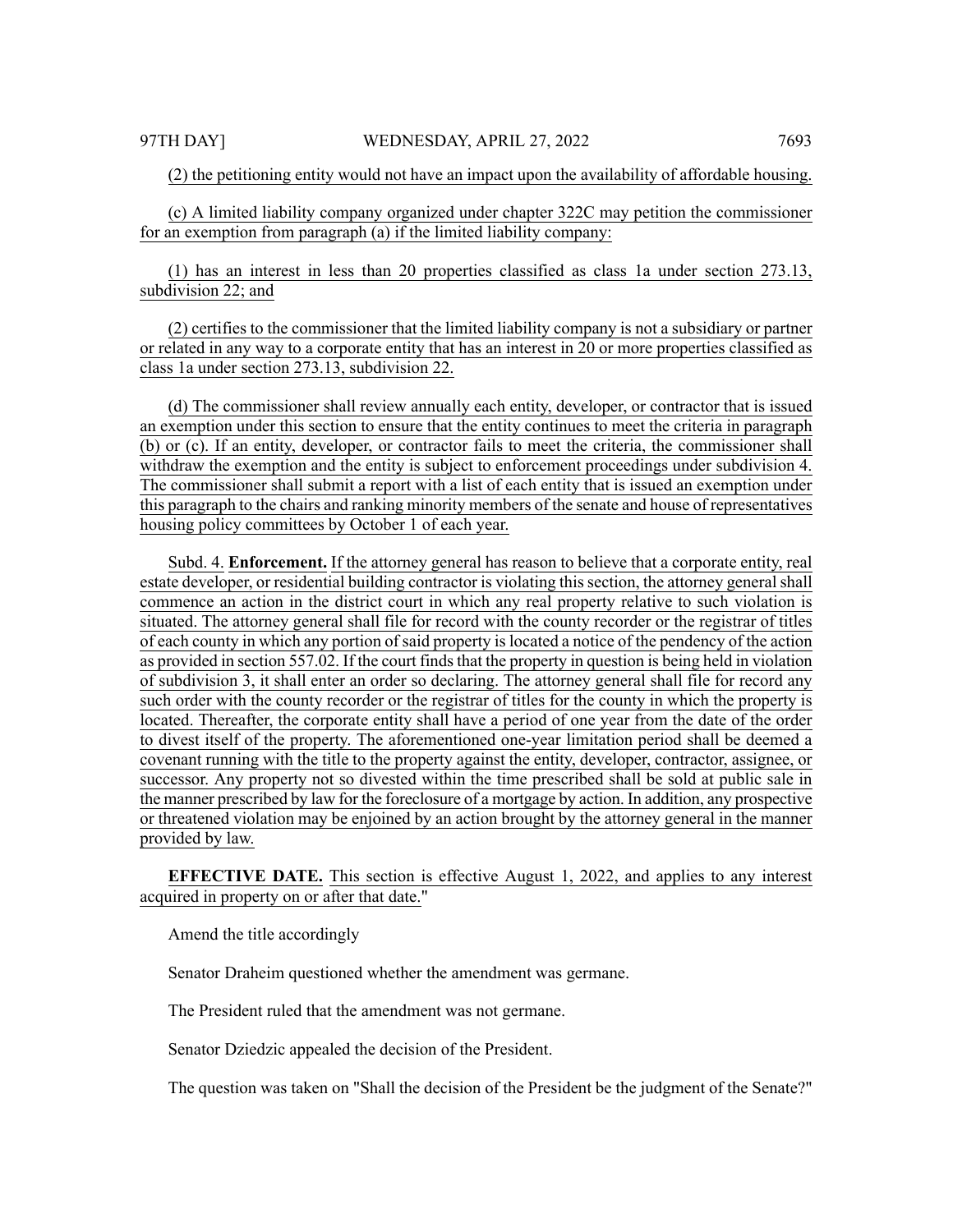The roll was called, and there were yeas 35 and nays 31, as follows:

Those who voted in the affirmative were:

| Abeler      | <b>Dornink</b> | Howe         | Limmer  | Rosen     |
|-------------|----------------|--------------|---------|-----------|
| Anderson    | <b>Draheim</b> | Ingebrigtsen | Mathews | Ruud      |
| Bakk        | Duckworth      | Jasinski     | Miller  | Senjem    |
| Benson      | Eichorn        | Johnson      | Nelson  | Tomassoni |
| Chamberlain | Gazelka        | Kiffmeyer    | Newman  | Utke      |
| Coleman     | Goggin         | Koran        | Osmek   | Weber     |
| Dahms       | Housley        | Lang         | Rarick  | Westrom   |

Pursuant to Rule 40, Senator Jasinski cast the affirmative vote on behalf of the following Senators: Abeler, Anderson, Benson, Coleman, Gazelka, Goggin, Ingebrigtsen, and Tomassoni.

Those who voted in the negative were:

| Bigham     | Eaton    | Johnson Stewart | McEwen | Torres Ray |
|------------|----------|-----------------|--------|------------|
| Carlson    | Eken     | Kent            | Murphy | Wiger      |
| Champion   | Fateh    | Klein           | Newton | Wiklund    |
| Clausen    | Frentz   | Kunesh          | Pappas |            |
| Cwodzinski | Hawi     | Latz            | Port   |            |
| Dibble     | Hoffman  | López Franzen   | Putnam |            |
| Dziedzic   | Isaacson | Marty           | Rest   |            |

Pursuant to Rule 40, Senator Frentz cast the negative vote on behalf of the following Senators: Fateh, Hoffman, Johnson Stewart, López Franzen, Newton, and Port.

So the decision of the President was sustained.

Senator Marty moved to amend H.F. No. 4366, as amended pursuant to Rule 45, adopted by the Senate April 26, 2022, as follows:

(The text of the amended House File is identical to S.F. No. 4019.)

Page 71, after line 5, insert:

# "Sec. 34. **REPORT ON HOME OWNERSHIP OPPORTUNITIES.**

(a) The Housing Finance Agency must complete a report regarding the impact on the housing market and homeownership opportunities of corporate entities including, but not limited to, pension funds, investment funds, an employee welfare benefit fund, a mutual fund, life insurance companies, a common trust of a bank or other trustee established for the investment and reinvestment of money contributed to it, a real estate investment trust, or an investment company as defined in United States Code, title 15, section 80a-3, purchasing single-family homes and converting them to rental properties. The report must review the impact corporate entities are having on the availability and the purchase price ofsingle-family homes and the ability of prospective home buyersto purchase owner-occupied homes throughout the United States. The report must also include, but is not limited to, an examination of the following:

(1) the current housing market, including an analysis of supply and demand, in Minnesota, in the Twin Cities metropolitan area, and within the cities of Minneapolis and St. Paul;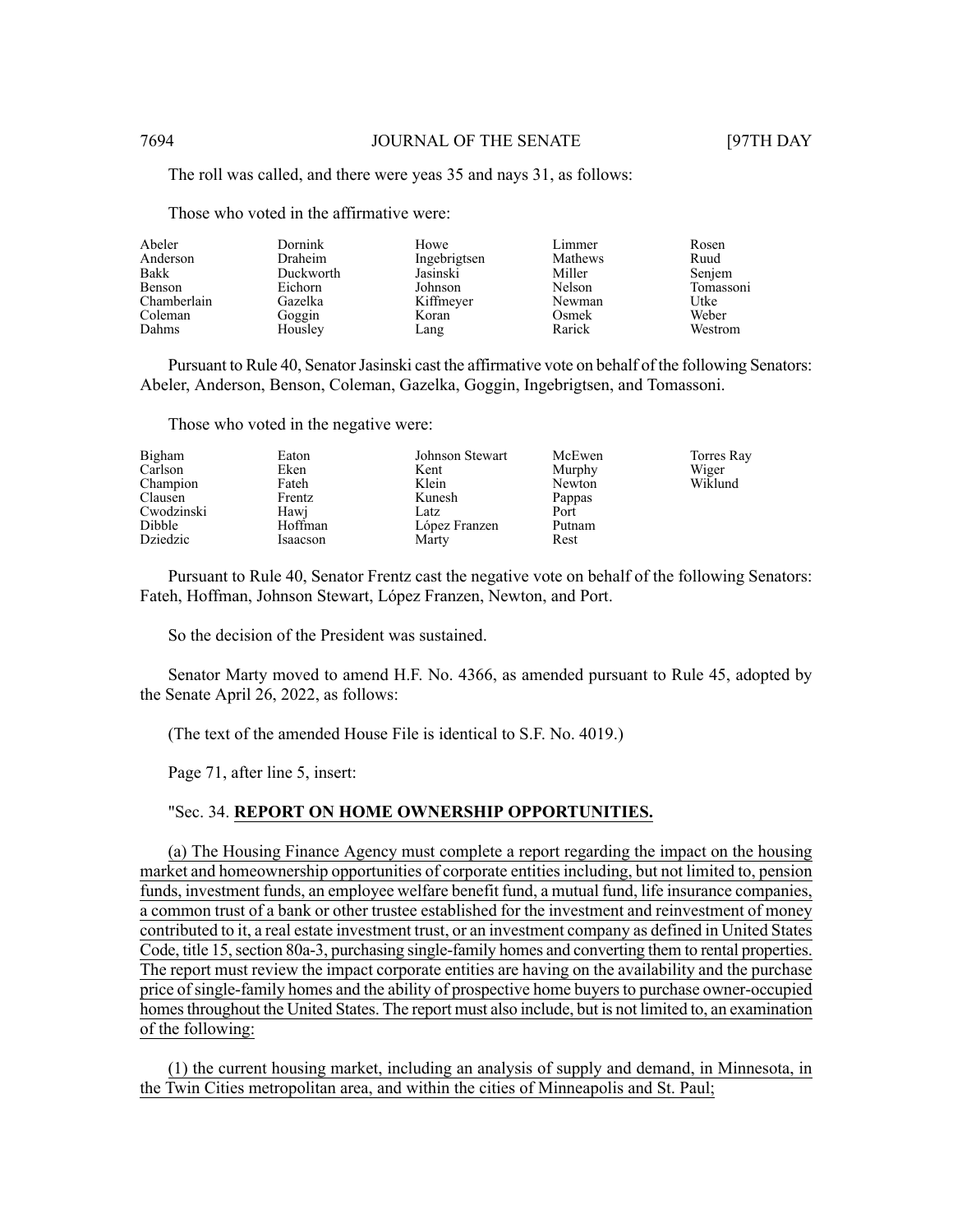(2) the impact, both nationally and within Minnesota, on home ownership opportunities, including opportunities for Black, indigenous, and people of color in cities or regions where corporate entities have purchased 20 or more single-family homes and converted them to single-family rentals as compared to similar communities where corporate entities are not buying single-family homes and converting them to rental properties;

(3) the impact of corporate ownership on the maintenance of the residential properties and the impact on nearby property values;

(4) whether the purchase of single-family homes by corporate entities has led to increases in regulatory burdens and costs for renters and the local governments where the corporate entities are purchasing the homes; and

(5) if other states or local governments across the country have proposed any conditions or solutions to mitigate the impact of corporate entities buying single-family homes.

(b) The agency must consult with stakeholders, including renters, realtors, local landlords, financers and lending institutions, home investors, nonprofits supporting renters, and local units of government during the preparation of this report. The agency must also consult relevant academic literature and may consult with academic institutions and the Federal Reserve during the preparation of this report.

(c) The report must be submitted to chairs and ranking minority members of the legislative committees with jurisdiction over housing by August 1, 2023."

Renumber the sections in sequence and correct the internal references

Amend the title accordingly

The motion prevailed. So the amendment was adopted.

Senator Westrom moved to amend the first Bigham amendment to H.F. No. 4366, adopted by the Senate April 27, 2022, as follows:

Page 1, delete lines 5 to 17

Page 1, lines 19 to 21, delete the new language

Page 1, line 22, delete "been detected,"

Page 1, lines 25 and 31, delete the new language

The question was taken on the adoption of the amendment.

The roll was called, and there were yeas 34 and nays 32, as follows:

Draheim Duckworth Eichorn Gazelka

Those who voted in the affirmative were:

| Abeler        |
|---------------|
| Anderson      |
| <b>Bakk</b>   |
| <b>Benson</b> |

Chamberlain Coleman Dahms Dornink

Goggin Housley Howe Ingebrigtsen Jasinski Johnson Kiffmeyer Koran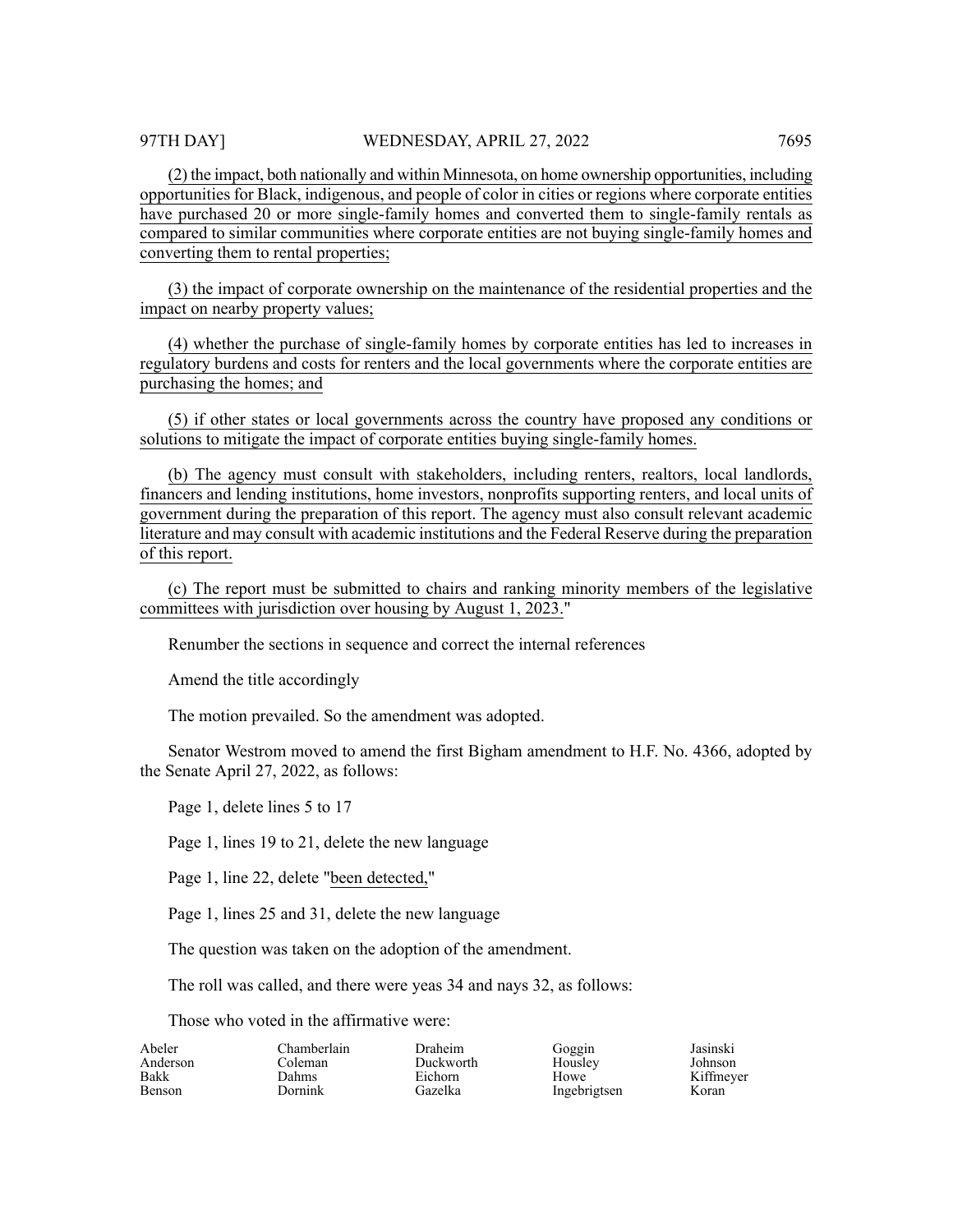#### 7696 JOURNAL OF THE SENATE [97TH DAY

| Lang    | Miller | )smek  | Senjem   | Weber   |
|---------|--------|--------|----------|---------|
| Limmer  | Nelson | Rarick | omasson1 | Westrom |
| Mathews | Newman | Rosen  | Jtke     |         |

Pursuant to Rule 40, Senator Jasinski cast the affirmative vote on behalf of the following Senators: Abeler, Anderson, Benson, Coleman, Gazelka, Goggin, Ingebrigtsen, and Tomassoni.

Those who voted in the negative were:

| Bigham<br>Carlson | Eaton<br>Eken | Johnson Stewart<br>Kent | McEwen<br>Murphy | Ruud<br>Torres Ray |
|-------------------|---------------|-------------------------|------------------|--------------------|
| Champion          | Fateh         | Klein                   | Newton           | Wiger              |
| Clausen           | Frentz        | Kunesh                  | Pappas           | Wiklund            |
| Cwodzinski        | Hawi          | Latz                    | Port             |                    |
| Dibble            | Hoffman       | López Franzen           | Putnam           |                    |
| Dziedzic          | Isaacson      | Marty                   | Rest             |                    |

Pursuant to Rule 40, Senator Frentz cast the negative vote on behalf of the following Senators: Fateh, Hoffman, Johnson Stewart, Newton, and Port.

The motion prevailed. So the amendment was adopted.

H.F. No. 4366 was read the third time, as amended, and placed on its final passage.

The question was taken on the passage of the bill, as amended.

The roll was called, and there were yeas 41 and nays 26, as follows:

Those who voted in the affirmative were:

| Abeler<br>Anderson | Duckworth<br>Dziedzic | Howe<br>Ingebrigtsen | Miller<br>Nelson | Senjem<br>Tomassoni |
|--------------------|-----------------------|----------------------|------------------|---------------------|
| Bakk               | Eichorn               | Jasinski             | Newman           | Utke                |
| Benson             | Eken                  | Johnson              | Osmek            | Weber               |
| Chamberlain        | Frentz                | Kiffmeyer            | Pratt            | Westrom             |
| Coleman            | Gazelka               | Koran                | Putnam           |                     |
| Dahms              | Goggin                | Lang                 | Rarick           |                     |
| Dornink            | Hoffman               | Limmer               | Rosen            |                     |
| Draheim            | Housley               | Mathews              | Ruud             |                     |

Pursuant to Rule 40, Senator Jasinski cast the affirmative vote on behalf of the following Senators: Abeler, Anderson, Benson, Coleman, Gazelka, Goggin, Ingebrigtsen, Miller, Rarick, and Tomassoni.

Pursuant to Rule 40, Senator Frentz cast the affirmative vote on behalf of the following Senator: Hoffman.

Those who voted in the negative were:

| Bigham     | Eaton           | Klein         | Murphy     | Wiger   |
|------------|-----------------|---------------|------------|---------|
| Carlson    | Fateh           | Kunesh        | Newton     | Wiklund |
| Champion   | Hawi            | Latz          | Pappas     |         |
| Clausen    | Isaacson        | López Franzen | Port       |         |
| Cwodzinski | Johnson Stewart | Marty         | Rest       |         |
| Dibble     | Kent            | McEwen        | Torres Ray |         |

Pursuant to Rule 40, Senator Frentz cast the negative vote on behalf of the following Senators: Fateh, Johnson Stewart, López Franzen, Newton, and Port.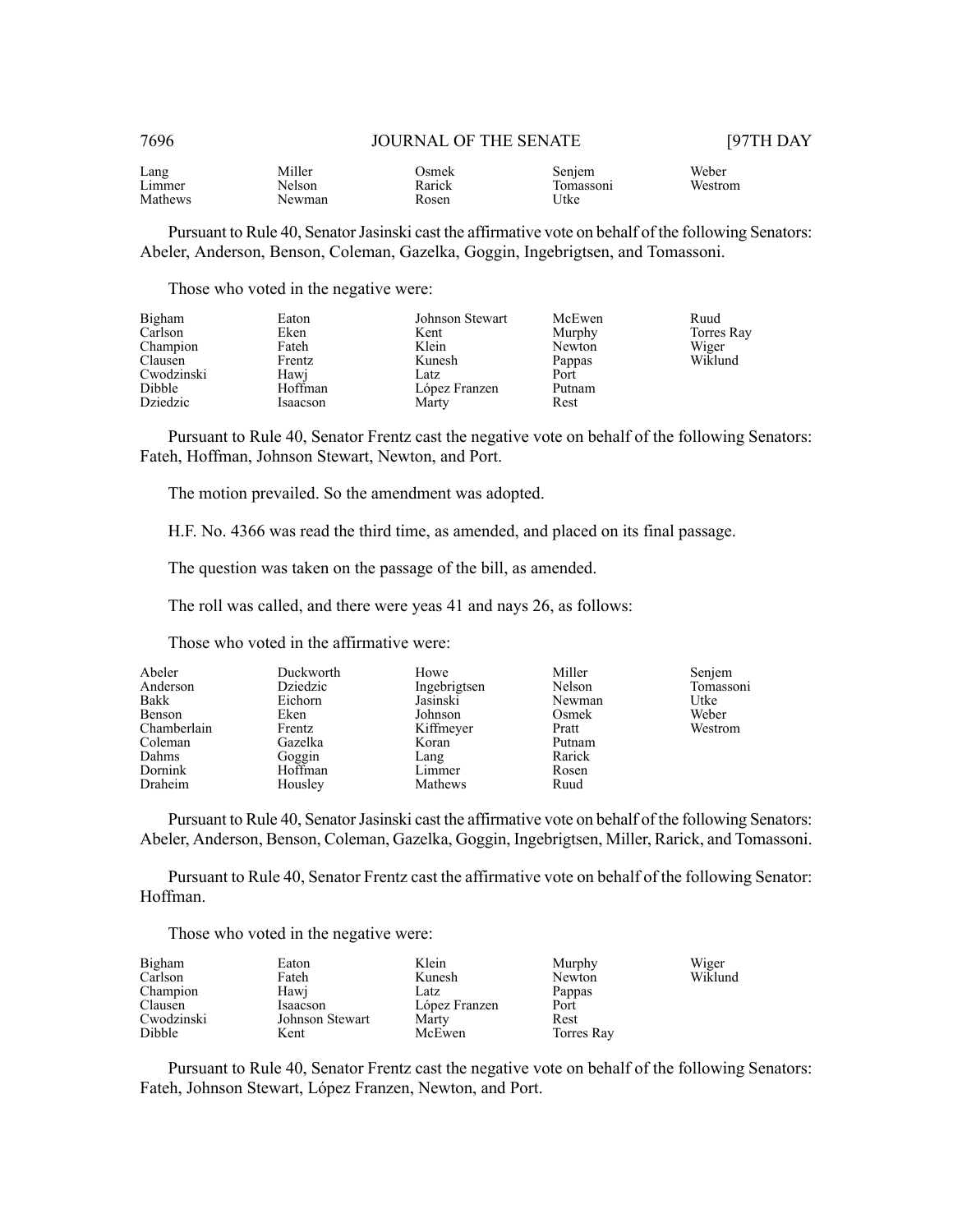So the bill, as amended, was passed and its title was agreed to.

#### **RECESS**

Senator Johnson moved that the Senate do now recess subject to the call of the President. The motion prevailed.

After a brief recess, the President called the Senate to order.

# **MOTIONS AND RESOLUTIONS - CONTINUED**

Without objection, remaining on the Order of Business of Motions and Resolutions, the Senate reverted to the Orders of Business of Messages From the House, First Reading of House Bills, Reports of Committees, and Second Reading of Senate Bills.

#### **MESSAGES FROM THE HOUSE**

Mr. President:

I have the honor to announce the passage by the House of the following House File, herewith transmitted: H.F. No. 4300.

Patrick D. Murphy, Chief Clerk, House of Representatives

Transmitted April 27, 2022

#### **FIRST READING OF HOUSE BILLS**

The following bill was read the first time.

**H.F. No. 4300:** A bill for an act relating to education finance; modifying provisions for prekindergarten through grade 12 education including general education, education excellence, teachers, charter schools, special education, health and safety, facilities, nutrition and libraries, early childhood, community education and lifelong learning, and state agencies; making forecast adjustments to funding for general education, education excellence, special education, facilities, nutrition, early education, and community education and lifelong learning; requiring reports; authorizing rulemaking; appropriating money; amending Minnesota Statutes 2020, sections 13.32, subdivision 3; 119A.52; 120A.20, subdivision 1; 120A.22, subdivisions 7, 9; 120A.41; 120A.42; 120B.018, subdivision 6; 120B.021, subdivisions 1, 2, 3, 4; 120B.022, subdivision 1; 120B.024, subdivisions 1, 2; 120B.026; 120B.11, subdivisions 1, 1a, 2, 3; 120B.12; 120B.15; 120B.30, subdivisions 1, 1a; 120B.301; 120B.35, subdivision 3; 120B.36, subdivision 2; 121A.031, subdivisions 5, 6; 121A.17, subdivision 3; 121A.19; 121A.21; 121A.41, subdivisions 2, 10, by adding subdivisions; 121A.425; 121A.45, subdivision 1; 121A.46, subdivision 4, by adding a subdivision; 121A.47, subdivisions 2, 14; 121A.53, subdivision 1; 121A.55; 121A.61, subdivisions 1, 3, by adding a subdivision;  $122A.06$ , subdivisions 4, 6;  $122A.091$ , subdivision 5;  $122A.14$ , by adding a subdivision; 122A.181, subdivision 5; 122A.183, subdivision 1; 122A.184, subdivision 1; 122A.185, subdivision 1; 122A.187, by adding a subdivision; 122A.31, subdivision 1; 122A.40, subdivisions 3, 5, 8; 122A.41, subdivisions 2, 5, by adding a subdivision; 122A.415, subdivision 4, by adding subdivisions;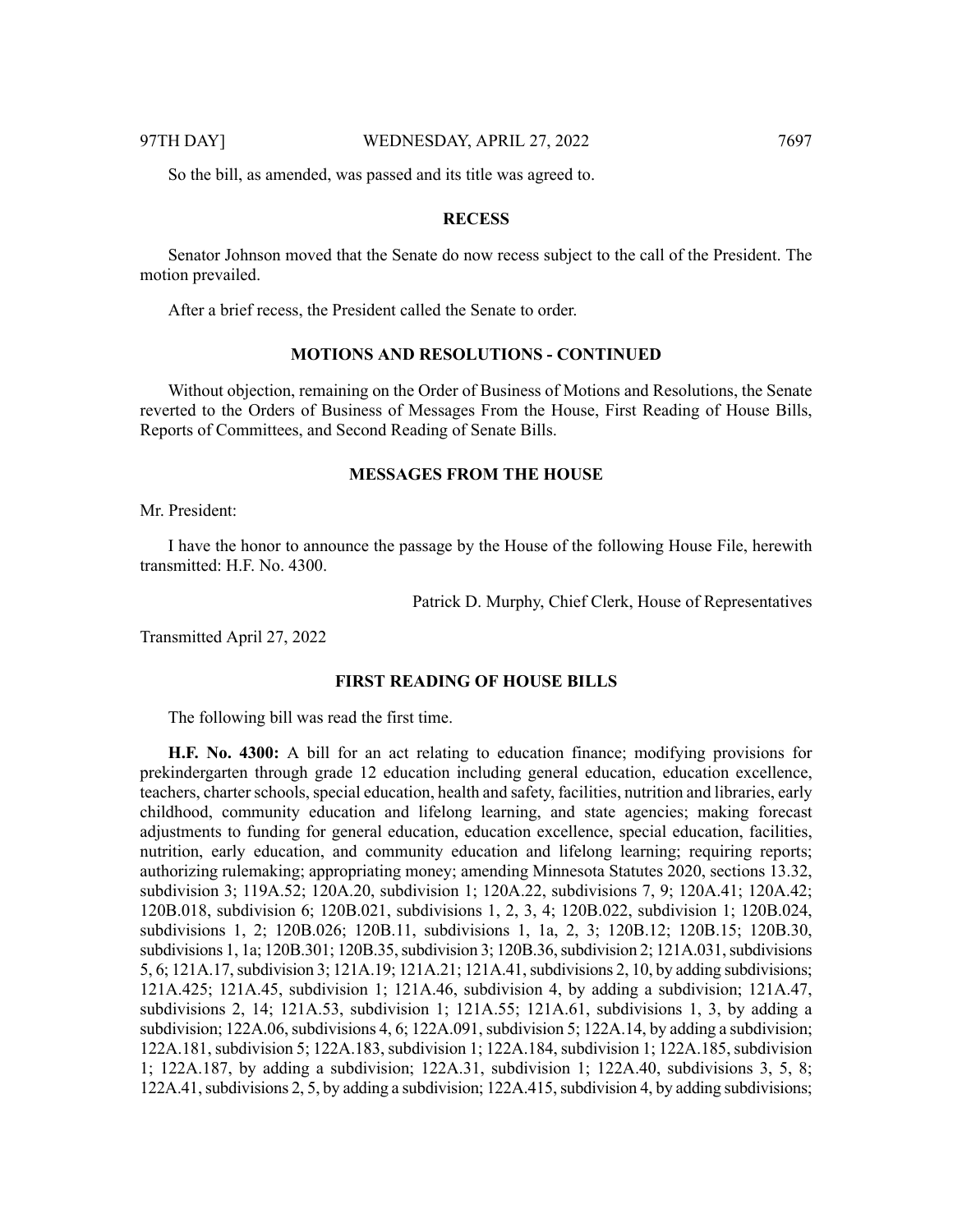122A.50; 122A.635; 122A.76; 123A.485, subdivision 2; 123B.04, subdivision 1; 123B.147, subdivision 3; 123B.195; 123B.44, subdivisions 1, 5, 6; 123B.595; 123B.86, subdivision 3; 124D.09, subdivisions 3, 9, 10, 12, 13; 124D.095, subdivisions 2, 3, 4, 7, 8, by adding subdivisions; 124D.1158, subdivisions 3, 4; 124D.119; 124D.128, subdivision 1; 124D.13, subdivisions 2, 3; 124D.141, subdivision 2; 124D.151, as amended; 124D.165, subdivisions 2, 3; 124D.2211; 124D.4531, subdivisions 1, 1a, 1b; 124D.531, subdivisions 1, 4; 124D.55; 124D.59, subdivisions 2, 2a; 124D.65, subdivision 5; 124D.68, subdivision 2; 124D.73, by adding a subdivision; 124D.74, subdivisions 1, 3, 4, by adding a subdivision; 124D.76; 124D.78; 124D.79, subdivision 2; 124D.791, subdivision 4; 124D.81, subdivisions 1, 2, 2a, 5, by adding a subdivision; 124D.83, subdivision 2, by adding a subdivision; 124D.861, subdivision 2; 124D.98, by adding a subdivision; 124E.02; 124E.03, subdivision 2, by adding a subdivision; 124E.05, subdivisions 4, 7; 124E.06, subdivisions 1, 4, 5; 124E.07, subdivision 3; 124E.11; 124E.13, subdivisions 1, 3; 124E.16, subdivision 1; 124E.25, subdivision 1a; 125A.03; 125A.08; 125A.094; 125A.0942, subdivisions 1, 2, 3; 125A.15; 125A.51; 125A.515, subdivision 3; 125A.71, subdivision 1; 125A.76, subdivision 2e; 126C.05, subdivision 19; 126C.10, subdivisions 2a, 4, 13, 13a, 14, 18a; 126C.15, subdivisions 1, 2; 126C.19, by adding a subdivision; 127A.353, subdivision 2; 127A.45, subdivisions 12a, 13; 134.31, subdivisions 1, 4a; 134.32, subdivision 4; 134.34, subdivision 1; 134.355, subdivisions 5, 6, 7; 144.4165; 179A.03, subdivision 19; Minnesota Statutes 2021 Supplement, sections 122A.70; 126C.05, subdivisions 1, 3; 126C.10, subdivisions 2d, 2e; 127A.353, subdivision 4; Laws 2021, First Special Session chapter 13, article 1, sections 9; 10, subdivisions 2, 3, 4, 5, 6, 7, 9, 11; article 2, section 4, subdivisions 2, 3, 4, 7, 12, 15, 22, 27; article 3, sections 7, subdivisions 3, 4, 5, 6, 7; 8, subdivision 2; article 5, section 3, subdivisions 2, 3, 4, 5; article 7, section 2, subdivisions 2, 3; article 8, section 3, subdivisions 2, 3, 4, 6; article 9, section 4, subdivisions 3, 4, 5, 6, 12; article 10, section 1, subdivisions 2, 5, 8, 9; article 11, sections 4, subdivision 2; 7, subdivision 1; proposing coding for new law in Minnesota Statutes, chapters 120B; 121A; 122A; 124D; 125A; 127A; repealing Minnesota Statutes 2020, sections 120B.35, subdivision 5; 124D.151, subdivision 5; 124D.4531, subdivision 3a; Minnesota Statutes 2021 Supplement, section 124D.151, subdivision 6.

Referred to the Committee on Rules and Administration for comparison with S.F. No. 4113, now on General Orders.

#### **REPORTS OF COMMITTEES**

Senator Limmer moved that the Committee Reports at the Desk be now adopted, with the exception of the report on S.F. No. 4476. The motion prevailed.

### **Senator Miller from the Committee on Rules and Administration, to which was referred under Joint Rule 2.03, together with the committee report thereon,**

**S.F. No. 4209:** A bill for an act relating to children and families; establishing the Office of the Foster Youth Ombudsperson and Board of the Foster Youth Ombudsperson; appropriating money for the Office of the Foster Youth Ombudsperson and Board of the Foster Youth Ombudsperson; proposing coding for new law in Minnesota Statutes, chapters 13; 260C.

Reports the same back with the recommendation that Joint Rule 2.03 be suspended for all further proceedings on S.F. No. 4209 and that the report from the Committee on State Government Finance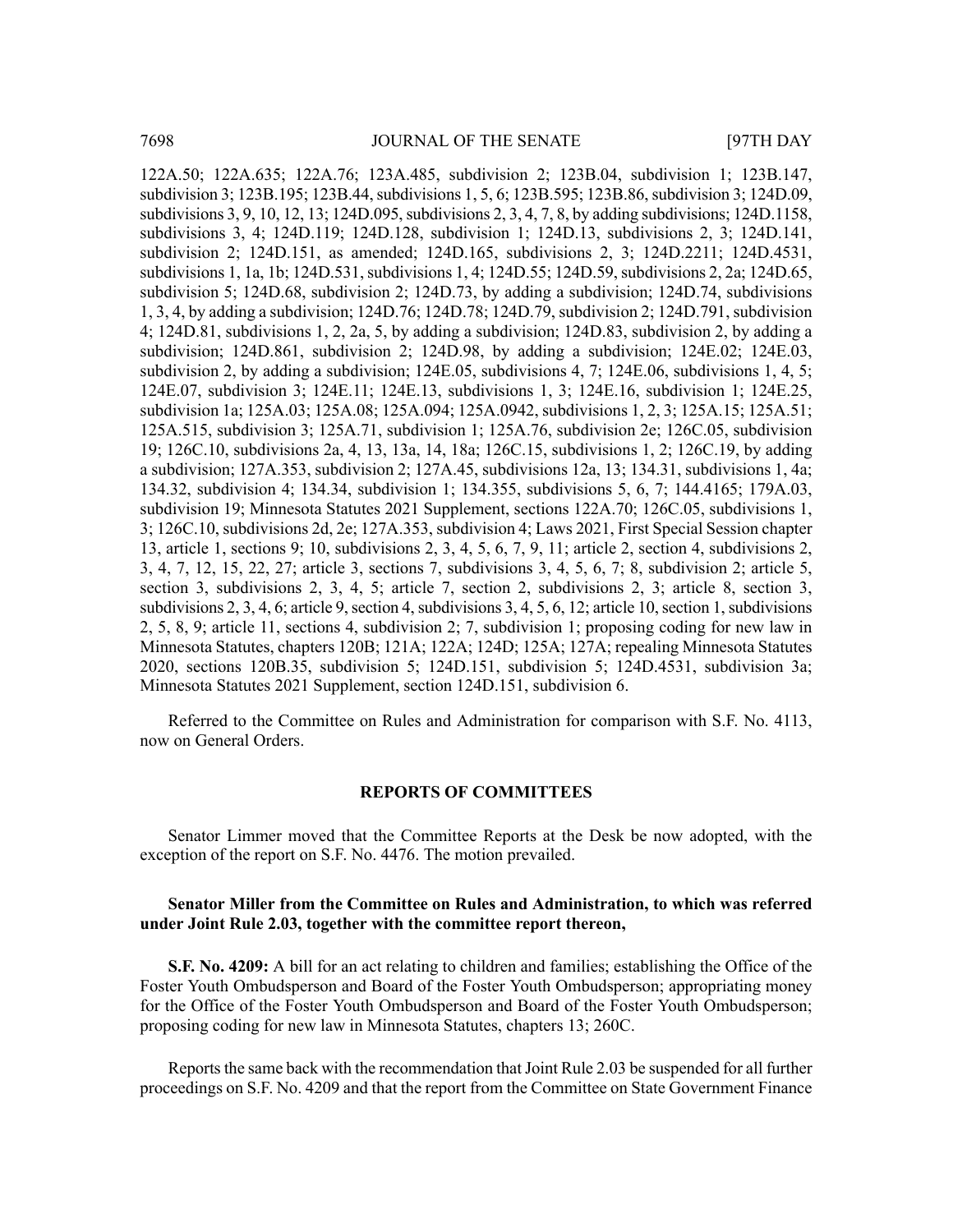and Policy and Elections, shown in the Journal for April 5, 2022, be adopted; that committee recommendation being:

"the bill be amended and when so amended the bill do pass and be re-referred to the Committee on Finance". Amendments adopted. Report adopted.

# **Senator Miller from the Committee on Rules and Administration, to which was referred under Joint Rule 2.03, together with the committee report thereon,**

**S.F. No. 4043:** A bill for an act relating to natural resources; providing environment and natural resources trust fund appropriation extensions.

Reports the same back with the recommendation that Joint Rule 2.03 be suspended for all further proceedings on S.F. No. 4043 and that the report from the Committee on Environment and Natural Resources Finance, shown in the Journal for April 21, 2022, be adopted; that committee recommendation being:

"the bill be amended and when so amended the bill do pass and be re-referred to the Committee on Finance". Amendments adopted. Report adopted.

# **Senator Miller from the Committee on Rules and Administration, to which was referred under Joint Rule 2.03, together with the committee report thereon,**

**S.F. No. 2307:** A bill for an act relating to education; creating the Student Data Privacy Act; providing penalties; amending Minnesota Statutes 2020, section 13.32, subdivision 1, by adding subdivisions.

Reports the same back with the recommendation that Joint Rule 2.03 be suspended for all further proceedings on S.F. No. 2307 and that the report from the Committee on Civil Law and Data Practices Policy, shown in the Journal for April 4, 2022, be adopted; that committee recommendation being:

"the bill be amended and when so amended the bill do pass and be re-referred to the Committee on Education Finance and Policy". Amendments adopted. Report adopted.

# **Senator Miller from the Committee on Rules and Administration, to which was referred under Joint Rule 2.03, together with the committee report thereon,**

**S.F. No. 3636:** A bill for an act relating to civil law; amending process for and approval of transfer of structured settlement payment rights; requiring structured settlement purchase companies to register and provide a surety bond; requiring disclosures to payees; prohibiting certain practices; authorizing enforcement of prohibited practices and judicial sanctions; requiring judicial consideration of best interest factors; authorizing appointment of attorney evaluator; amending Minnesota Statutes 2020, section 549.30, subdivisions  $1, 5, 6, 7, 9, 13, 15, 17$ , by adding subdivisions; proposing coding for new law in Minnesota Statutes, chapter 549; repealing Minnesota Statutes 2020, sections 549.30, subdivision 3; 549.31; 549.32; 549.33; 549.34.

Reports the same back with the recommendation that Joint Rule 2.03 be suspended for all further proceedings on S.F. No. 3636 and that the report from the Committee on State Government Finance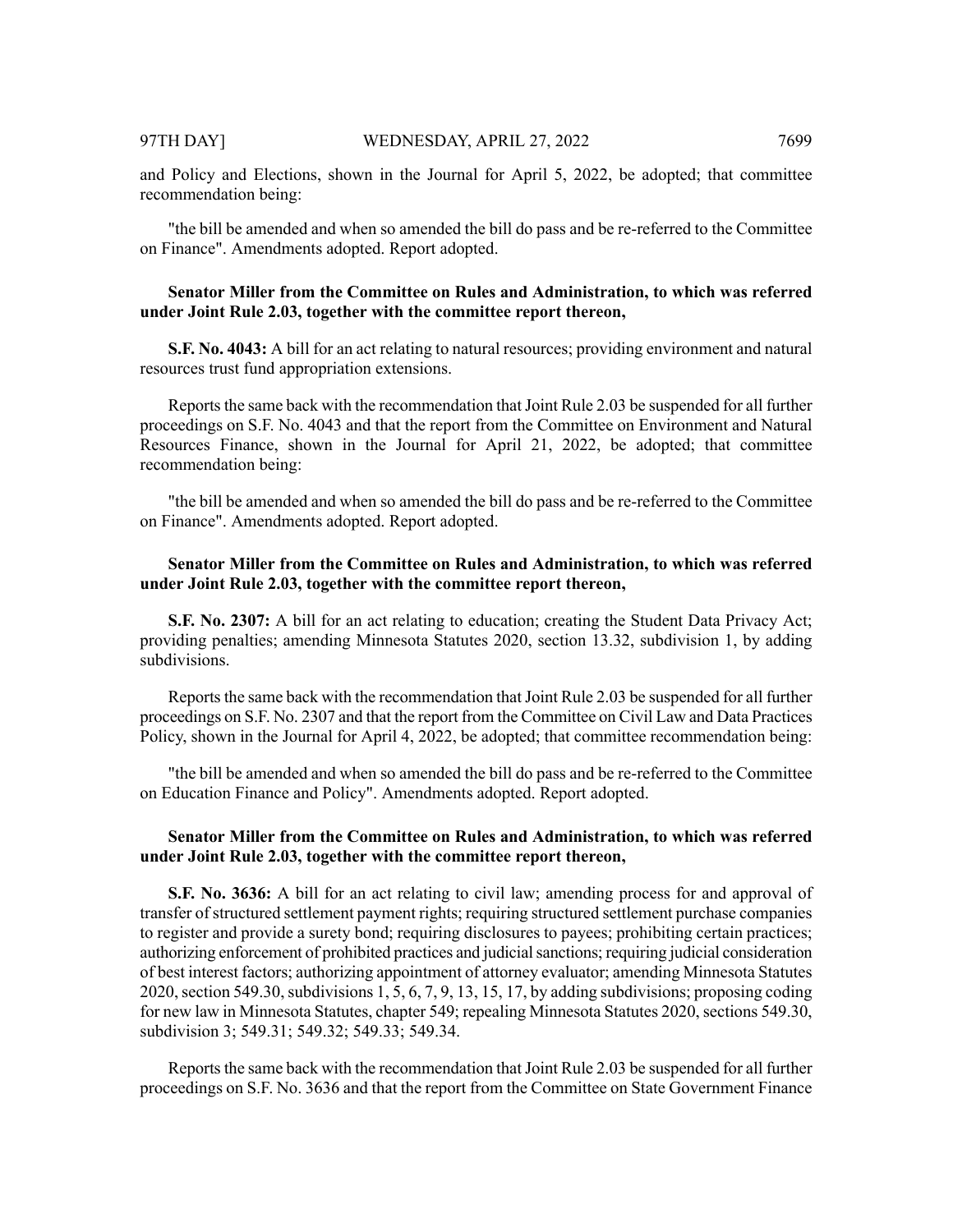and Policy and Elections, shown in the Journal for April 21, 2022, be adopted; that committee recommendation being:

"the bill be amended and when so amended the bill do pass and be re-referred to the Committee on Finance". Amendments adopted. Report adopted.

# **Senator Miller from the Committee on Rules and Administration, to which was referred under Joint Rule 2.03, together with the committee report thereon,**

**S.F. No. 4131:** A bill for an act relating to natural resources; proposing an amendment to the Minnesota Constitution, article XI, section 14; providing for the renewal of the environment and natural resources trust fund; making changes to the Legislative-Citizen Commission on Minnesota Resources; amending Minnesota Statutes 2020, sections 116P.05, subdivision 1; 349A.08, subdivision 5.

Reports the same back with the recommendation that Joint Rule 2.03 be suspended for all further proceedings on S.F. No. 4131 and that the report from the Committee on Environment and Natural Resources Finance, shown in the Journal for March 30, 2022, be amended to read:

Delete everything after the enacting clause and insert:

# **"ARTICLE 1**

#### **CONSTITUTIONAL AMENDMENT**

#### Section 1. **CONSTITUTIONAL AMENDMENT PROPOSED.**

# An amendment to the Minnesota Constitution is proposed to the people. If the amendment is adopted, article XI, section 14, will read:

Sec. 14. A permanent environment and natural resources trust fund is and a water improvement fund are established in the state treasury. Loans may be made of up to five percent of the principal of the fund for water system improvements as provided by law. The assets of the environment and natural resources trust fund shall be appropriated by law for the public purpose of protection, conservation, preservation, and enhancement of the state's air, water, land, fish, wildlife, and other natural resources. The assets of the environment and natural resources trust fund shall not be used to pay the principal or interest of any bonds. The assets of the environment and natural resources trust fund shall not be used to pay for any costs related to the construction, repair, improvement, or operation of any facility or system that processes wastewater, but may be used to pay for research related to wastewater. The amount appropriated from the environment and natural resources trust fund each year of a biennium, commencing on July 1 in each odd-numbered year and ending on and including June 30 in the next odd-numbered year, may be up to 5-1/2 percent of the market value of the fund on June 30 one year before the start of the biennium. Not less than 40 The assets of the water improvement fund shall be appropriated by law for the public purpose of construction, repair, and improvement of public water systems and related facilities. Until the year 2050, 50 percent of the net proceeds from any state-operated lottery must be credited to the environment and natural resources trust fund until the year 2025, and the remaining 50 percent of the net proceeds must be credited to the water improvement fund.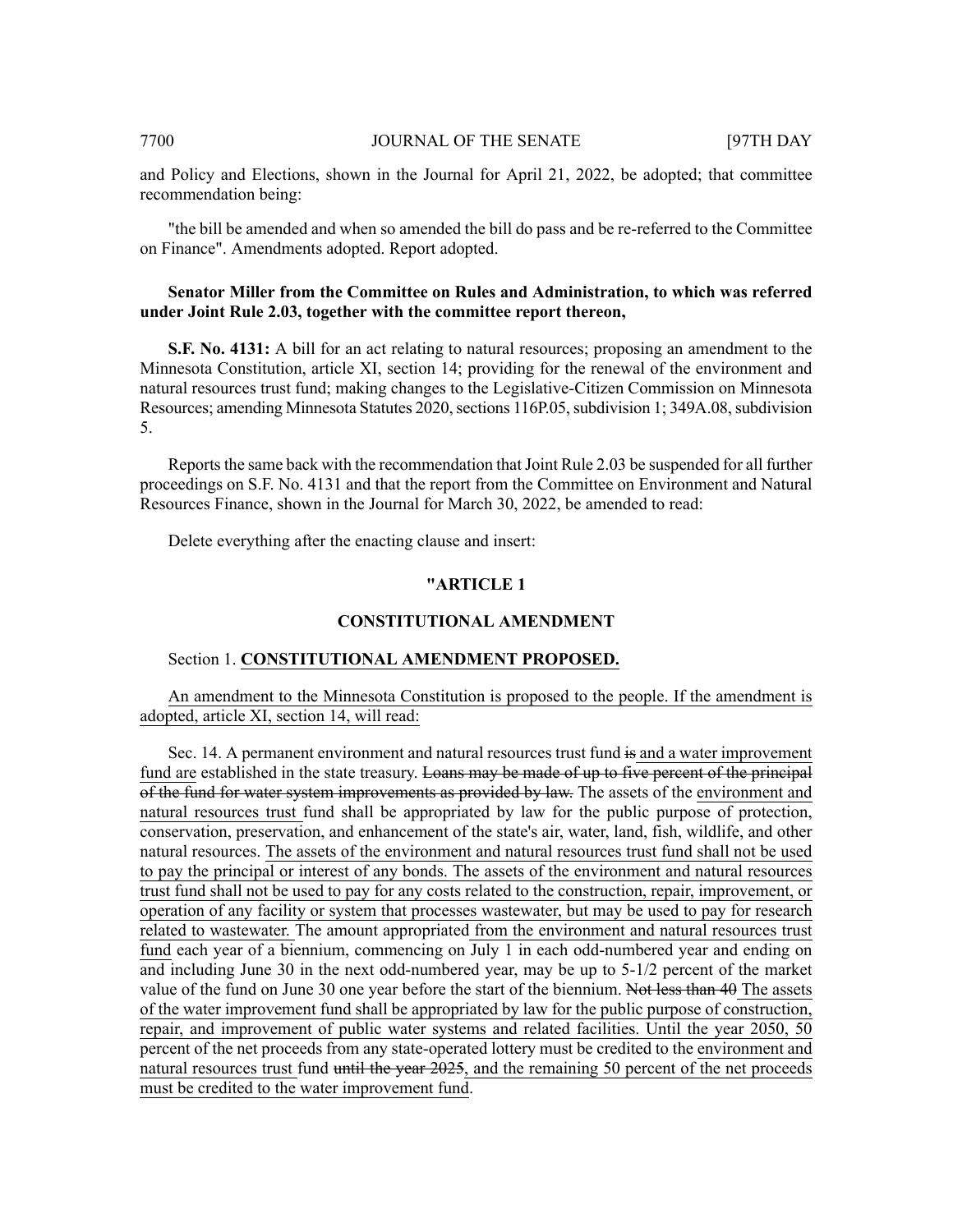#### Sec. 2. **SUBMISSION TO VOTERS.**

(a) The proposed amendment must be submitted to the people at the 2024 general election. The question submitted must be:

"Shall the Minnesota Constitution be amended to protect drinking water sources; protect the water quality of lakes, rivers, and streams; and protect forests to improve air quality, wildlife habitat, natural areas, parks, and trails by extending from 2025 until 2050 the transfer of proceeds from the state-operated lottery to the environment and natural resources trust fund; to increase the portion of lottery proceeds transferred to the fund from the lottery from 40 to 50 percent; to limit the uses of trust fund money; and to transfer the remaining 50 percent of the net proceeds from the state-operated lottery to a new water improvement fund for the construction, repair, and improvement of public water systems and related facilities?

> Yes . . . . . . . . . . . . No . . . . . . . . . . . . . "

(b) The title required under Minnesota Statutes, section 204D.15, subdivision 1, for the question submitted to the people under paragraph (a) shall be: "Environment and Natural Resources Trust Fund Renewal and Water Improvement Fund Creation."

### **ARTICLE 2**

#### **STATUTORY CHANGES**

Section 1. Minnesota Statutes 2020, section 116P.05, subdivision 1, is amended to read:

Subdivision 1. **Membership.** (a) A Legislative-Citizen Commission on Minnesota Resources of 17 members is created in the legislative branch, consisting of the chairs of the house of representatives and senate committees on environment and natural resources finance or designees appointed for the terms of the chairs, four members of the senate appointed by the Subcommittee on Committees of the Committee on Rules and Administration, and four members of the house of representatives appointed by the speaker.

(b) At least two members from the senate and two members from the house of representatives must be from the minority caucus. Members are entitled to reimbursement for per diem expenses plus travel expenses incurred in the services of the commission.

(c) Seven citizens are members of the commission, five appointed by the governor, one appointed by the Senate Subcommittee on Committees of the Committee on Rules and Administration, and one appointed by the speaker of the house. The citizen members are selected and recommended to the appointing authorities according to subdivision 1a. The citizen members appointed by the governor must reside in different geographic regions of the state, with no more than two citizen members from the seven-county metropolitan area as defined under section 473.121, subdivision 2, and must:

(1) have experience or expertise in the science, policy, or practice of the protection, conservation, preservation, and enhancement of the state's air, water, land, fish, wildlife, and other natural resources;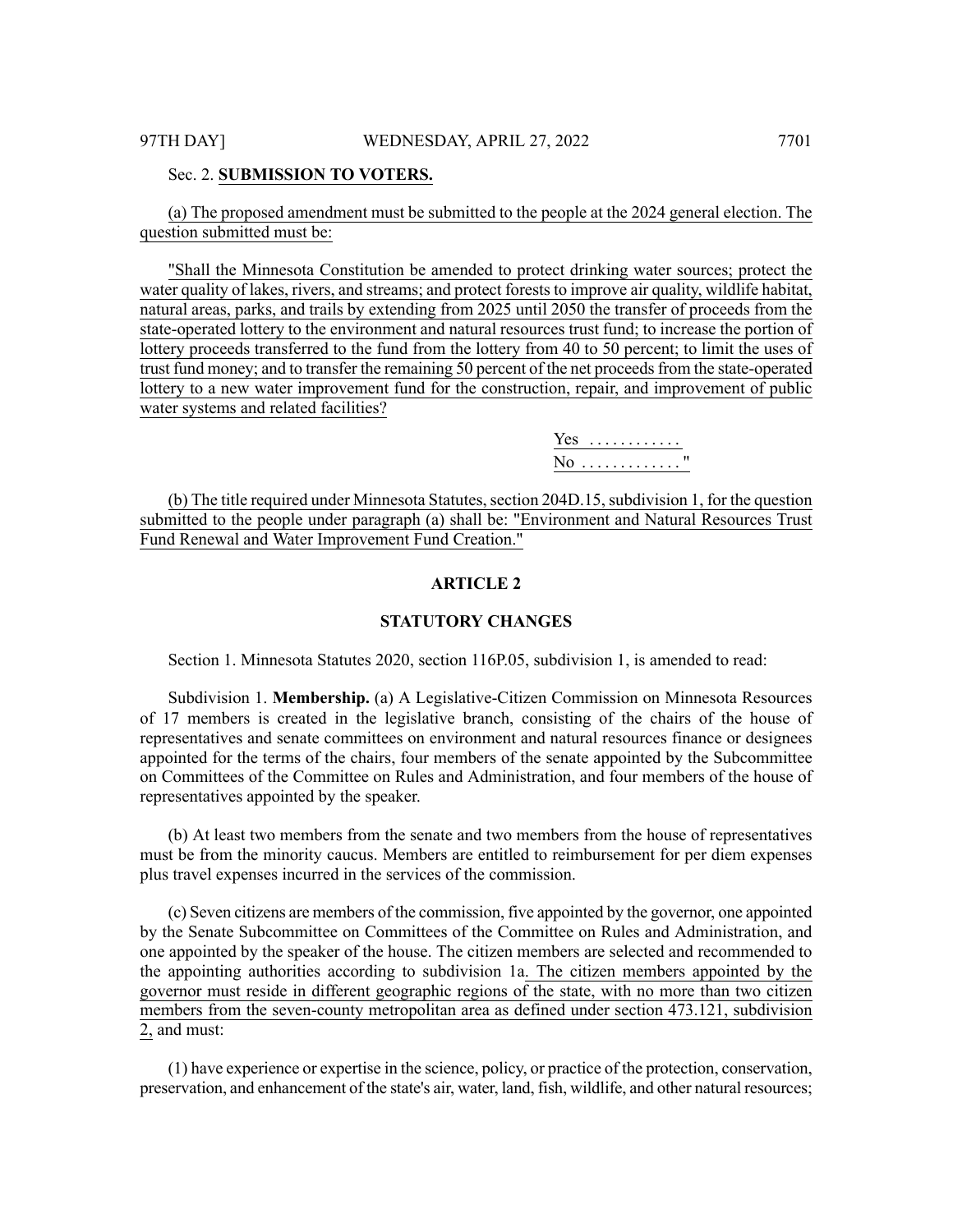#### 7702 JOURNAL OF THE SENATE [97TH DAY

(2) have strong knowledge in the state's environment and natural resource issues around the state; and

(3) have demonstrated ability to work in a collaborative environment.

(d) Membersshall develop proceduresto elect a chair that rotates between legislative and citizen members each meeting. A citizen member, a senate member, and a house of representatives member shall serve as chairs. The citizen members, senate members, and house of representatives members must select their respective chairs. The chair shall preside and convene meetings as often as necessary to conduct duties prescribed by this chapter.

(e) Appointed legislative membersshallserve on the commission for two-year terms, beginning in January of each odd-numbered year and continuing through the end of December of the next even-numbered year. Appointed citizen members shall serve four-year terms, beginning in January of the first year and continuing through the end of December of the final year. Citizen and legislative members continue to serve until their successors are appointed.

(f) A citizen member may be removed by an appointing authority for cause. Vacancies occurring on the commission shall not affect the authority of the remaining members of the commission to carry out their duties, and vacancies shall be filled for the remainder of the term in the same manner under paragraphs (a) to (c).

(g) Citizen members are entitled to per diem and reimbursement for expenses incurred in the services of the commission, as provided in section 15.059, subdivision 3.

(h) The governor's appointments are subject to the advice and consent of the senate.

Sec. 2. Minnesota Statutes 2020, section 349A.08, subdivision 5, is amended to read:

Subd. 5. **Payment; unclaimed prizes.** A prize in the state lottery must be claimed by the winner within one year of the date of the drawing at which the prize was awarded or the last day sales were authorized for a game where a prize was determined in a manner other than by means of a drawing. If a valid claim is not made for a prize payable directly by the lottery by the end of this period, the prize money is considered unclaimed and the winner of the prize shall have no further claim to the prize. A prize won by a person who purchased the winning ticket in violation of section 349A.12, subdivision 1, or won by a person ineligible to be awarded a prize under subdivision 7 must be treated as an unclaimed prize under this section. The director must transfer all unclaimed prize money at the end of each fiscal year from the lottery cash flow account to the general environment and natural resources trust fund.

**EFFECTIVE DATE.** If the constitutional amendment in article 1, section 1, is approved by the voters at the 2024 general election, this section is effective January 1, 2025.

# Sec. 3. **[446A.077] WATER SYSTEM IMPROVEMENT FUND RECOMMENDATIONS.**

By March 1 of each year, the authority must submit to the chairs and ranking minority members of the legislative committees and divisions with jurisdiction over environment and natural resources finance recommendations for appropriations from the water improvement fund established under the Minnesota Constitution, article XI, section 14. The recommendations may be in the form of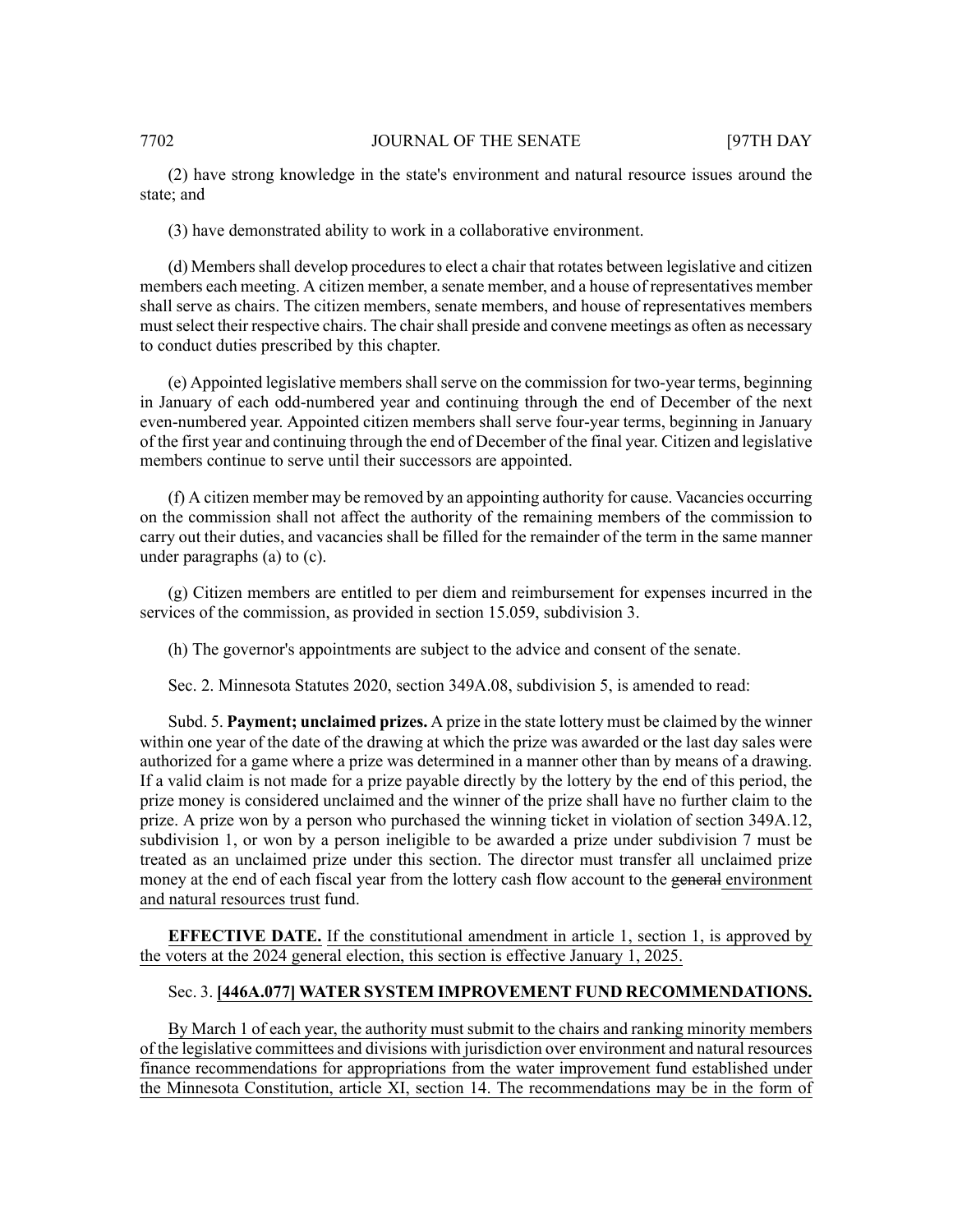recommendations for appropriations to existing programs administered by the authority that provide for the construction, repair, or improvement of public water systems or in the form of recommendations for new programs to be established for this purpose.

**EFFECTIVE DATE.** If the constitutional amendment in article 1, section 1, is approved by the voters at the 2024 general election, this section is effective January 1, 2025.

# Sec. 4. **APPLICATION TO CITIZEN MEMBERS OF THE LEGISLATIVE-CITIZEN COMMISSION ON MINNESOTA RESOURCES.**

The requirements of Minnesota Statutes, section 116P.05, subdivision 1, paragraph (c), as amended by section 1, must not be construed to require the removal of existing citizen members on the effective date of that section but apply only to future appointments. "

Delete the title and insert:

"A bill for an act proposing an amendment to the Minnesota Constitution, article XI, section 14; providing for the renewal of the environment and natural resources trust fund; providing for the establishment of a water improvement fund to provide for the construction, repair, and improvement of public watersystems and related facilities; making changesto the Legislative-Citizen Commission on Minnesota Resources; amending Minnesota Statutes 2020, sections 116P.05, subdivision 1; 349A.08, subdivision 5; proposing coding for new law in Minnesota Statutes, chapter 446A."

And when so amended the bill do pass and be re-referred to the Committee on Finance. Amendments adopted. Report adopted.

#### **Senator Johnson from the Committee on Redistricting, to which was referred**

**S.F. No. 4476:** A bill for an act relating to redistricting; adjusting the house of representatives district boundaries within Senate District 58; proposing coding for new law in Minnesota Statutes, chapter 2.

Reports the same back with the recommendation that the bill be amended as follows:

Page 1, after line 5, insert:

# "Section 1. **[2.155] FIFTEENTH DISTRICT.**

Subdivision 1. **Senate district.** Senate District 15 consists of that district as described in the order of the Minnesota Special Redistricting Panel in Wattson v. Simon, Nos. A21-0243, A21-0546 (February 15, 2022).

Subd. 2. **House of representatives districts.** Notwithstanding the order of the Minnesota Special Redistricting Panel in Wattson v. Simon, Nos. A21-0243, A21-0546 (February 15, 2022), Senate District 15 is divided into two house of representatives districts as follows:

(a) House of Representatives District 15A consists of the district as described in that order, with the modification contained in file L15A-1, on file with the Geographic Information Systems Office of the Legislative Coordinating Commission and published on its website on April 27, 2022.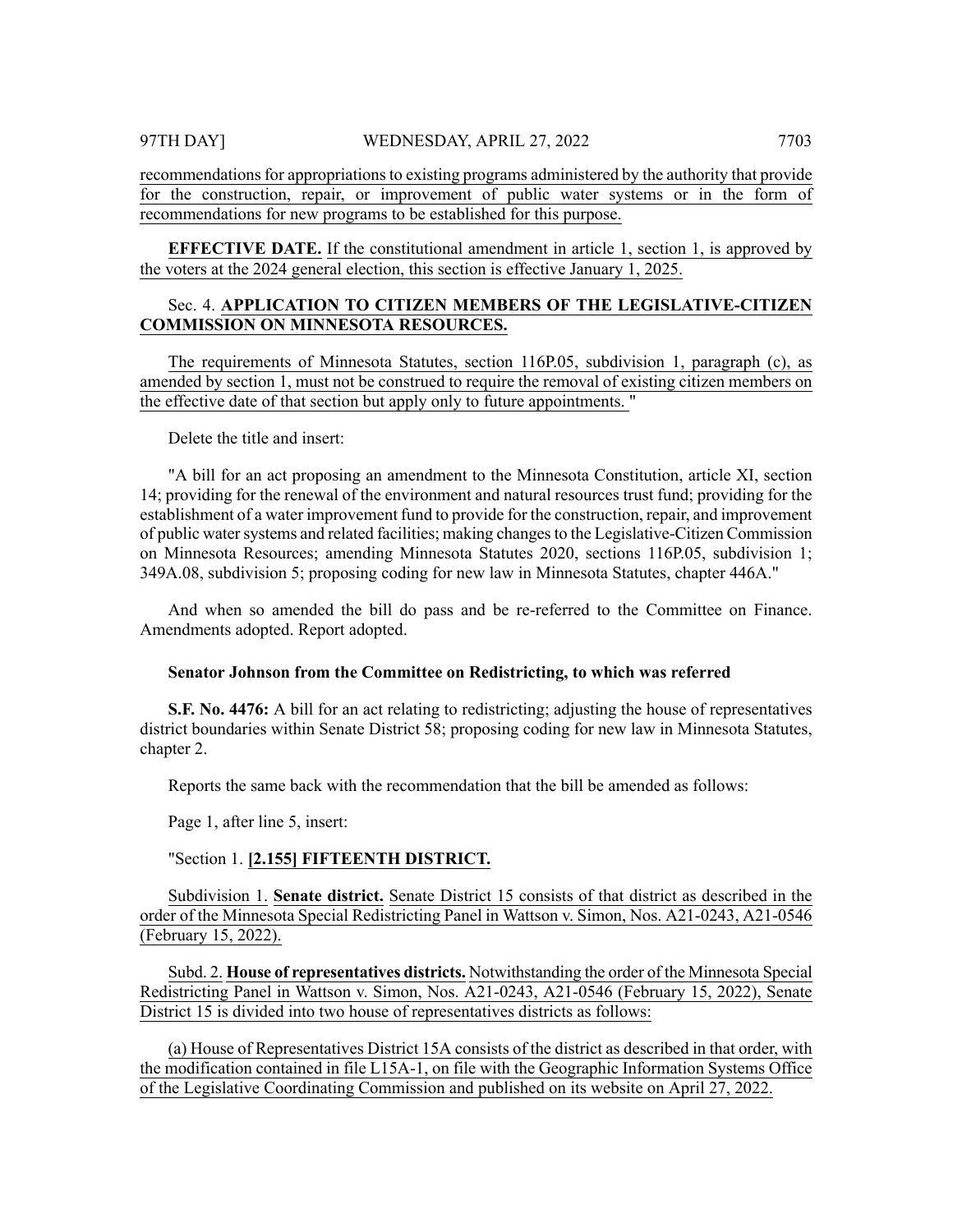(b) House of Representatives District 15B consists of all territory of Senate District 15 not included in House of Representatives District 15A, as described in paragraph (a).

### Sec. 2. **[2.165] SIXTEENTH DISTRICT.**

Subdivision 1. **Senate district.** Senate District 16 consists of that district as described in the order of the Minnesota Special Redistricting Panel in Wattson v. Simon, Nos. A21-0243, A21-0546 (February 15, 2022).

Subd. 2. **House of representatives districts.** Notwithstanding the order of the Minnesota Special Redistricting Panel in Wattson v. Simon, Nos. A21-0243, A21-0546 (February 15, 2022), Senate District 16 is divided into two house of representatives districts as follows:

(a) House of Representatives District 16A consists of the district as described in that order, with the modification contained in file L15A-1, on file with the Geographic Information Systems Office of the Legislative Coordinating Commission and published on its website on April 27, 2022.

(b) House of Representatives District 16B consists of all territory of Senate District 16 not included in House of Representatives District 16A, as described in paragraph (a)."

Renumber the sections in sequence

Amend the title as follows:

Page 1, line 2, after the semicolon, insert "adjusting the district boundaries of Senate Districts 15 and 16;"

Page 1, line 3, delete "District" and insert "Districts 15, 16, and"

And when so amended the bill do pass.

Pursuant to Joint Rule 2.03, the bill wasreferred to the Committee on Rules and Administration.

#### **RECESS**

Senator Limmer moved that the Senate do now recess subject to the call of the President. The motion prevailed.

After a brief recess, the President called the Senate to order.

# **REPORTS OF COMMITTEES - CONTINUED**

Senator Limmer moved that the Committee Report at the Desk be now adopted. The motion prevailed.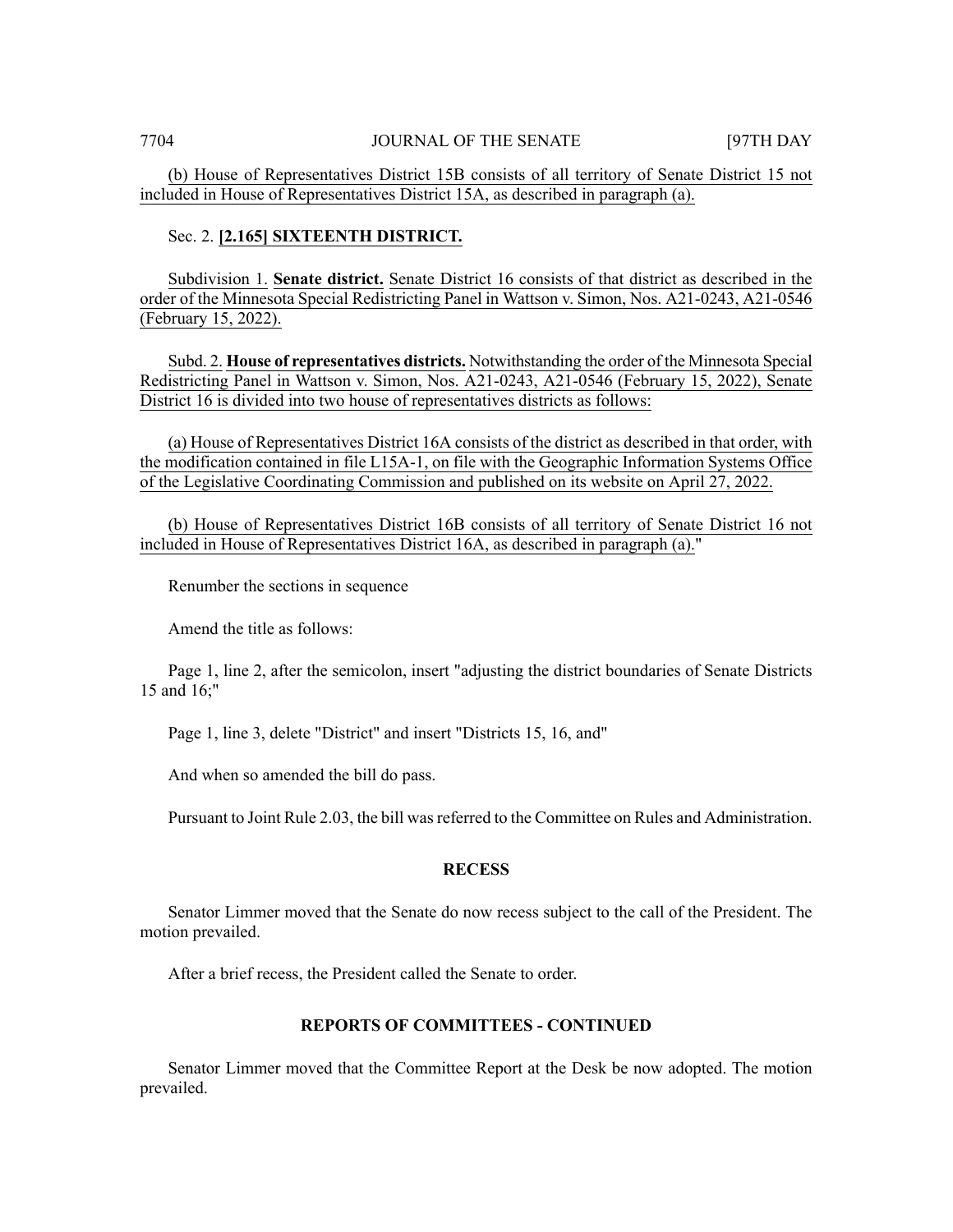# **Senator Miller from the Committee on Rules and Administration, to which was referred under Joint Rule 2.03, together with the committee report thereon,**

**S.F. No. 4476:** A bill for an act relating to redistricting; adjusting the house of representatives district boundaries within Senate District 58; proposing coding for new law in Minnesota Statutes, chapter 2.

Reports the same back with the recommendation that Joint Rule 2.03 be suspended for all further proceedings on S.F. No. 4476 and that the report from the Committee on Redistricting, shown in the Journal for April 27, 2022, be adopted; that committee recommendation being:

"the bill be amended and when so amended the bill do pass". Amendments adopted. Report adopted.

# **SECOND READING OF SENATE BILLS**

S.F. No. 4476 was read the second time.

# **MEMBERS EXCUSED**

Senator Pratt was excused from the Session of today from 2:15 to 3:25 p.m.

# **ADJOURNMENT**

Senator Limmer moved that the Senate do now adjourn until 11:00 a.m., Thursday, April 28, 2022. The motion prevailed.

Cal R. Ludeman, Secretary of the Senate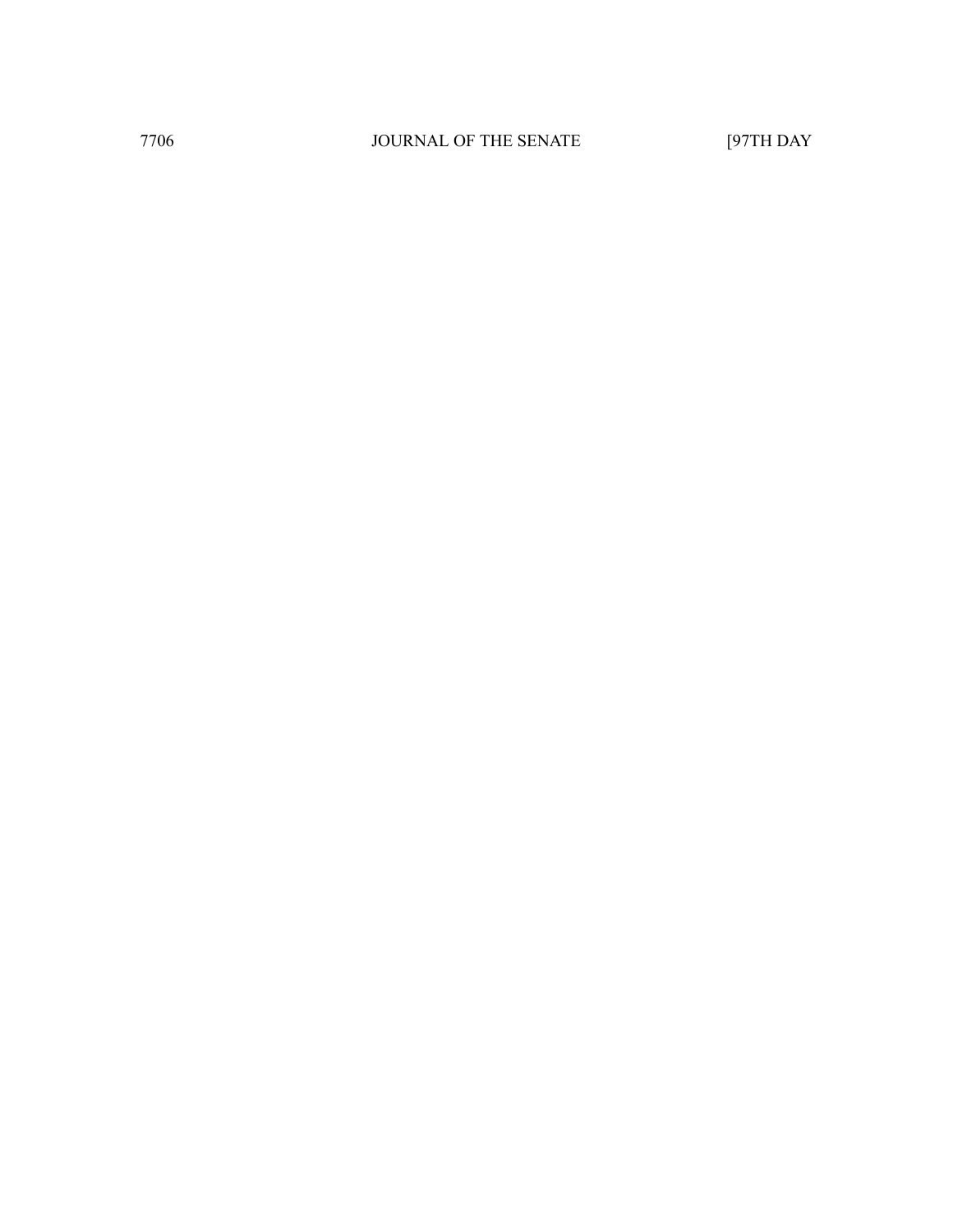# **INDEX TO DAILY JOURNAL**

# **Wednesday, April 27, 2022**

# **MESSAGES FROM THE HOUSE AND FIRST READING OF HOUSE FILES**

| S.F.<br>Nos. | Message<br>Page | H.F.<br>Nos. | Message<br>Page | 1st<br>Reading<br>Page |
|--------------|-----------------|--------------|-----------------|------------------------|
|              | $2677$ 7680     |              |                 | 7680                   |
|              |                 |              |                 | 7697                   |

# **REPORTS OF COMMITTEES**

| S.F. Nos.   | Page | H.F. Nos. | Page |
|-------------|------|-----------|------|
| $2307$ 7699 |      |           |      |
| $3636$ 7699 |      |           |      |
| $4043$ 7699 |      |           |      |
| 41317700    |      |           |      |
| $4209$ 7698 |      |           |      |
|             |      |           |      |
|             |      |           |      |
|             |      |           |      |

# **SECOND READINGS**

| S.F. Nos.      | Page | H.F. Nos. | Page |
|----------------|------|-----------|------|
| 4476<br>. 7705 |      |           |      |

# **INTRODUCTION AND FIRST READING OF SENATE BILLS**

S.F Nos. 4544 to 4551 . . . . . . . . . . . . . . . . . Pages 7682 to 7684

# **MOTIONS AND RESOLUTIONS**

| S.F. Nos. | Page        | H.F. Nos.   | Page |
|-----------|-------------|-------------|------|
|           | $2918$ 7684 | $4366$ 7688 |      |
|           | $3001$ 7684 | $4366$ 7689 |      |
|           | 4091 7684   |             |      |
|           | $4410$ 7684 |             |      |
|           | 44767684    |             |      |